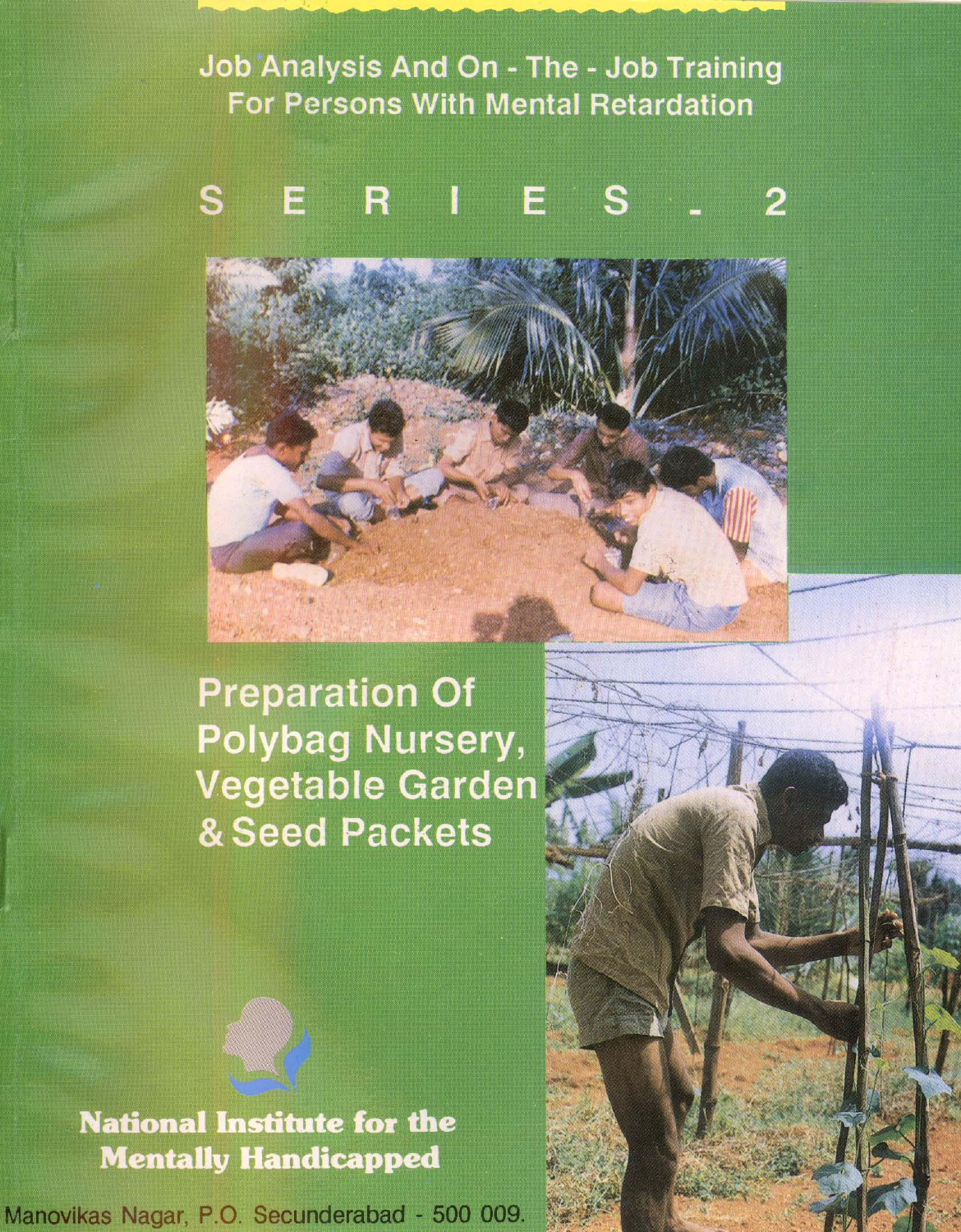# JOB ANALYSIS AND ON-THE-JOB TRAINING FOR PERSONS WITH MENTAL RETARDATION - SERIES -2

# PREPARATION OF POLYBAG NURSERY, VEGETABLE GARDEN AND SEED PACKETS

**A.T.THRESSIA KUTTY** Lecturer In Vocational Counselling and Employment



NATIONAL INSTITUTE FOR THE MENTALLY HANDICAPPED

Manovikas Nagar, Secunderabad-500 009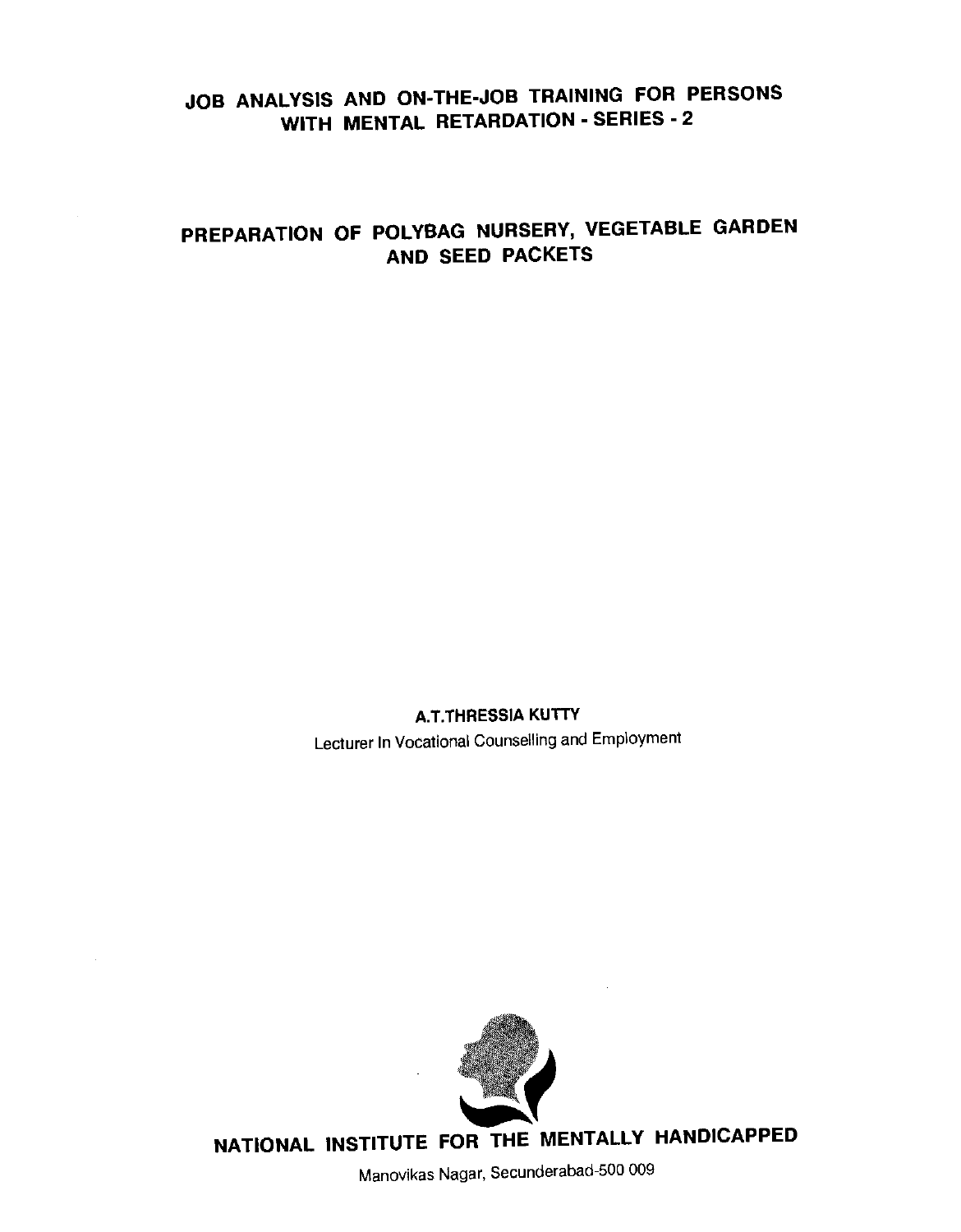Copyright @1992 National Institute for the Mentally Handicapped Secunderabad - 500 009.

First Published in 1992 Reprint 1994 (NIMH)

## IMPORTANT

Any part or full of this publication may be repreduced in any form including translation Into Hindi or any regional language with written permission from NIMH for the purpose of teaching, training and research without making profit out of it.

Cover photo : Persons with mental retardation on Job-training at Poly Garden, Vocational training and Habilitatlon Centre, Paighat, Kerala.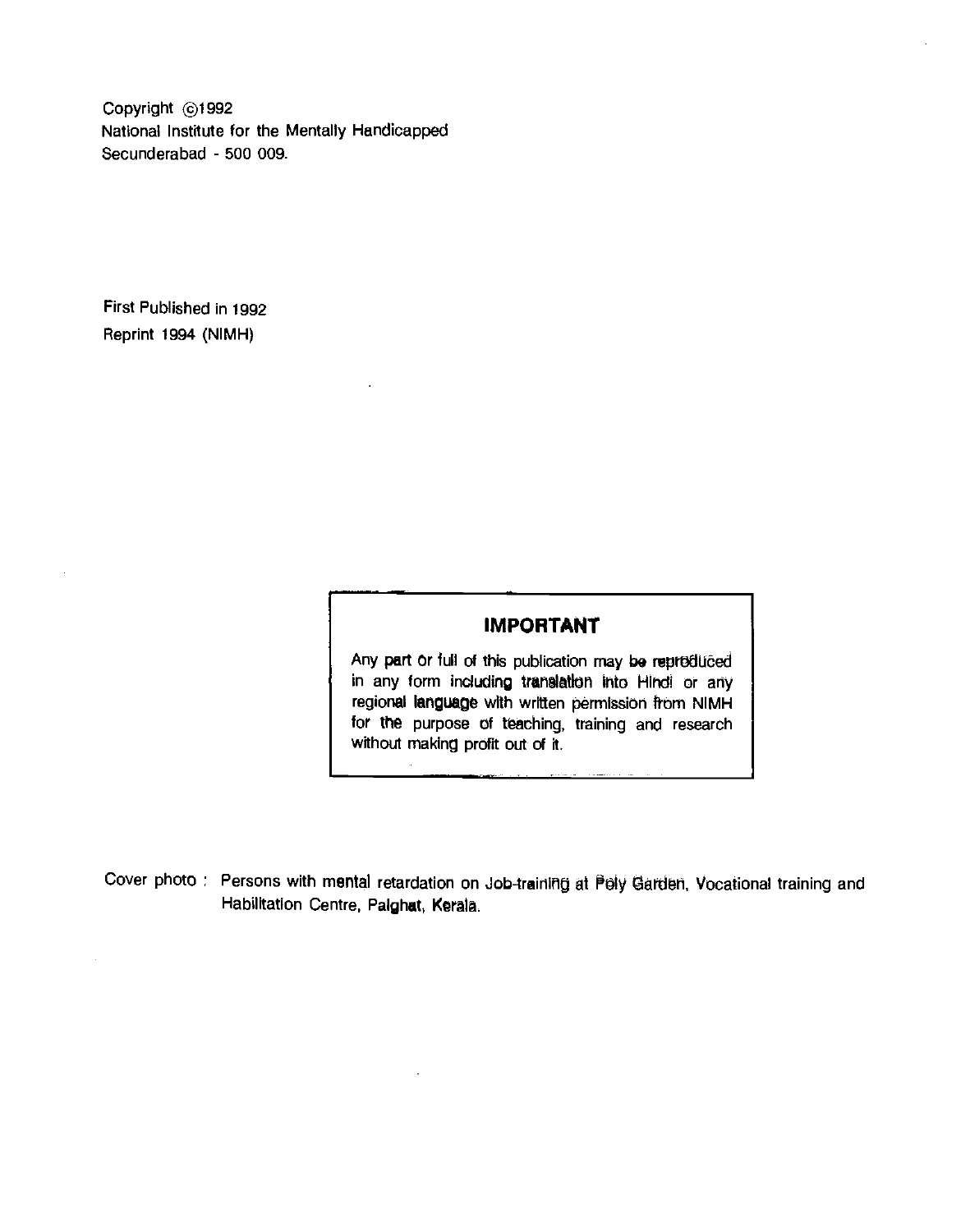#### FOREWORD

Systematic vocational training is one of the thrust areas identified by the National Institute for the Mentally Handicapped, Secunderabad. There are very few examples in our country which have demonstrated with some degree of success, to provide employment opportunities for persons with mental retardation.

Earlier in the series, the Institute had highlighted an innovative sheltered workshop project on wire cut bricks and tiles. The Poly Garden intiated another rural based programme of employing the persons with mental retardation in their nursery, vegetable garden and packaging of seeds, under the technicall guidance of the staff of National Institute for the Mentally Handicapped. The Institute prepared a functional curriculum which has successfully been executed by Poly Garden. This publication has been brought out with the objective to spread the idea to other voluntary organisations who are keen to provide vocational training to persons with mental retardation in rural areas. The Institute is pleased to share this knowhow as well as will be too willing to provide consultancy and sort out problems if any, in their execution of such projects.

Date: 17 March, 1992 **(Dr.D.K.Menon)** Place : Secunderabad Director. NIMH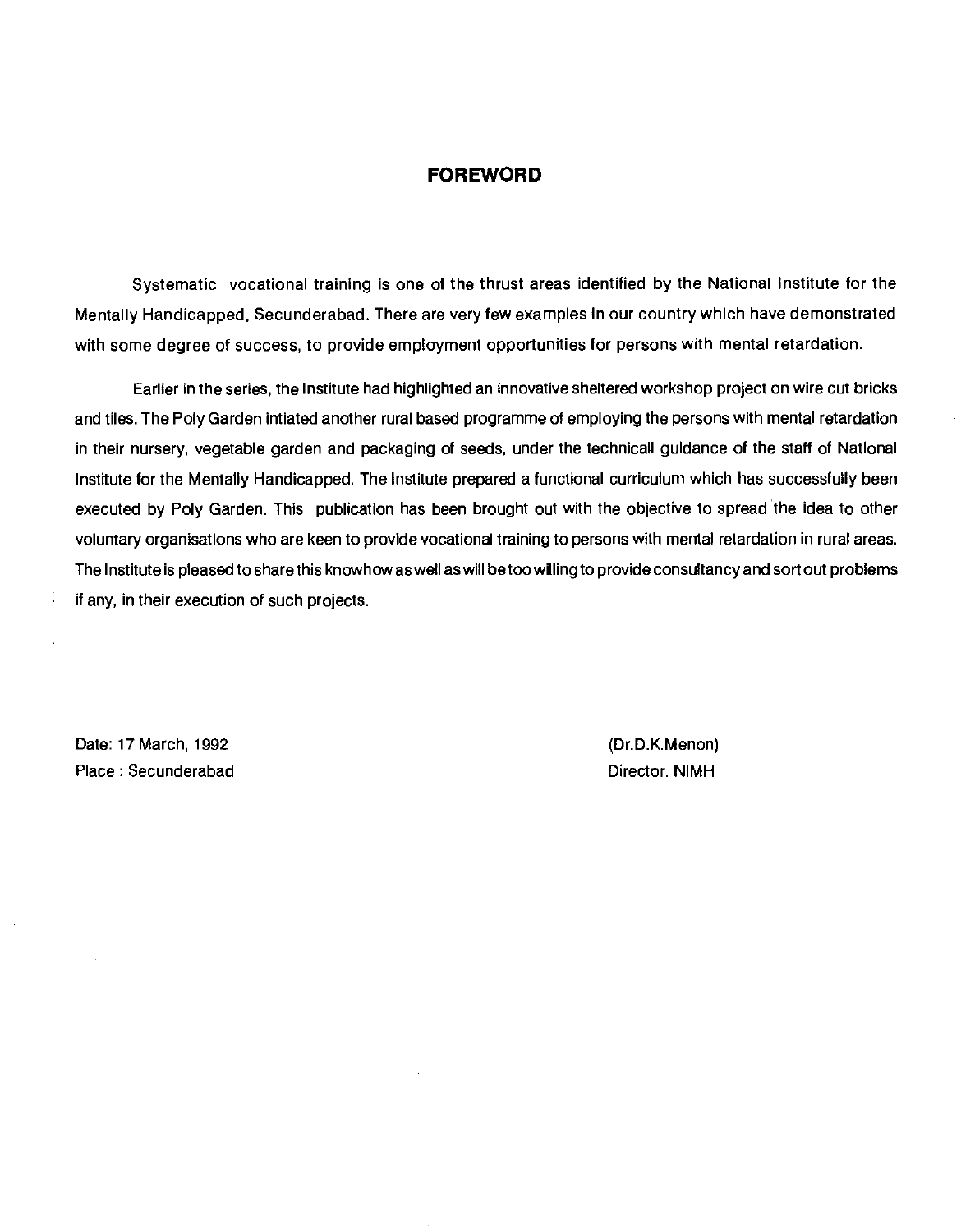#### ACKNOWLEDGEMENT

"Preparation of Poly Bag Nursery, Vegetable Garden and Seed Packets" is one of the trades selected in Poly Garden, a multi trade residential Voactional Training and Habliltatlon Centre at Paighat, Kerals. I acknowledge the assistance given by Rev.Fr.Paul Puvathingal, the Director of Poly Garden, in preparing this curriculum.

The interest and sincerity of the staff of Poly Garden, to follow a systematic method, has helped to field test this curriculum during the year 1991. Their services are gratefully acknowledged.

Last but not the least, the services of Mr.C.Siddeshwar in typing this booklet is appreciated.

A.T.Thressia Kutty

Dated: 28-02-1992

 $\ddot{\phantom{a}}$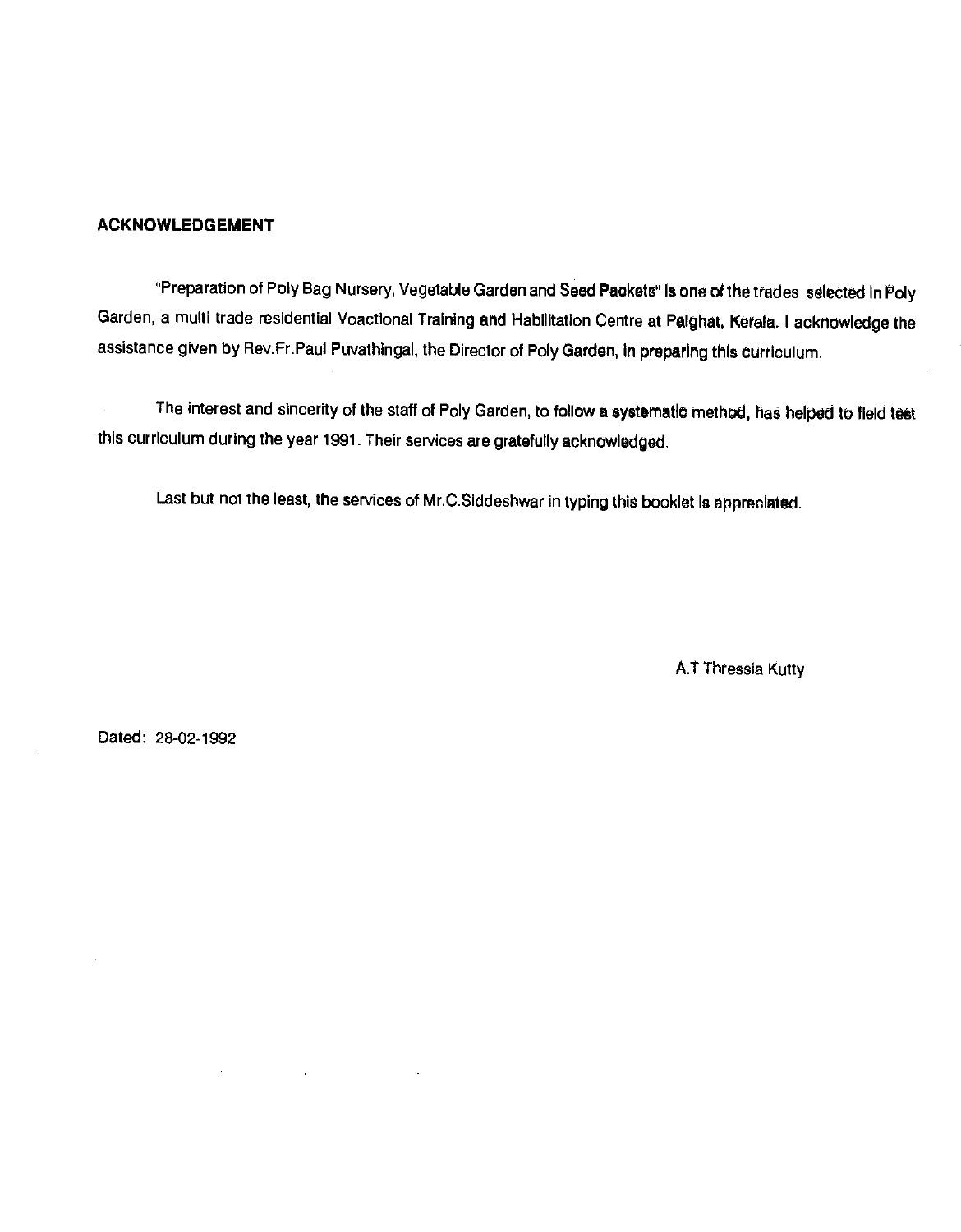# CONTENTS

 $\sim 10^{11}$  km  $^{-1}$ 

÷,

| <b>INTRODUCTION</b>                            | 7  |
|------------------------------------------------|----|
| HOW TO ORGANIZE THE COURSE                     | 7  |
| PREPARATION OF POLY BAG NURSERY                | 8  |
| PREPARATION OF VEGETABLE GARDEN - NON CREEPERS | 12 |
| PREPARATION OF VEGETABLE GARDEN - CREEPERS     | 19 |
| PREPARATION OF SEED PACKETS                    | 25 |

 $\label{eq:2.1} \frac{1}{\sqrt{2}}\int_{\mathbb{R}^3} \frac{1}{\sqrt{2}}\left(\frac{1}{\sqrt{2}}\right)^2\frac{1}{\sqrt{2}}\left(\frac{1}{\sqrt{2}}\right)^2\frac{1}{\sqrt{2}}\left(\frac{1}{\sqrt{2}}\right)^2.$ 

 $\sim 10^{-11}$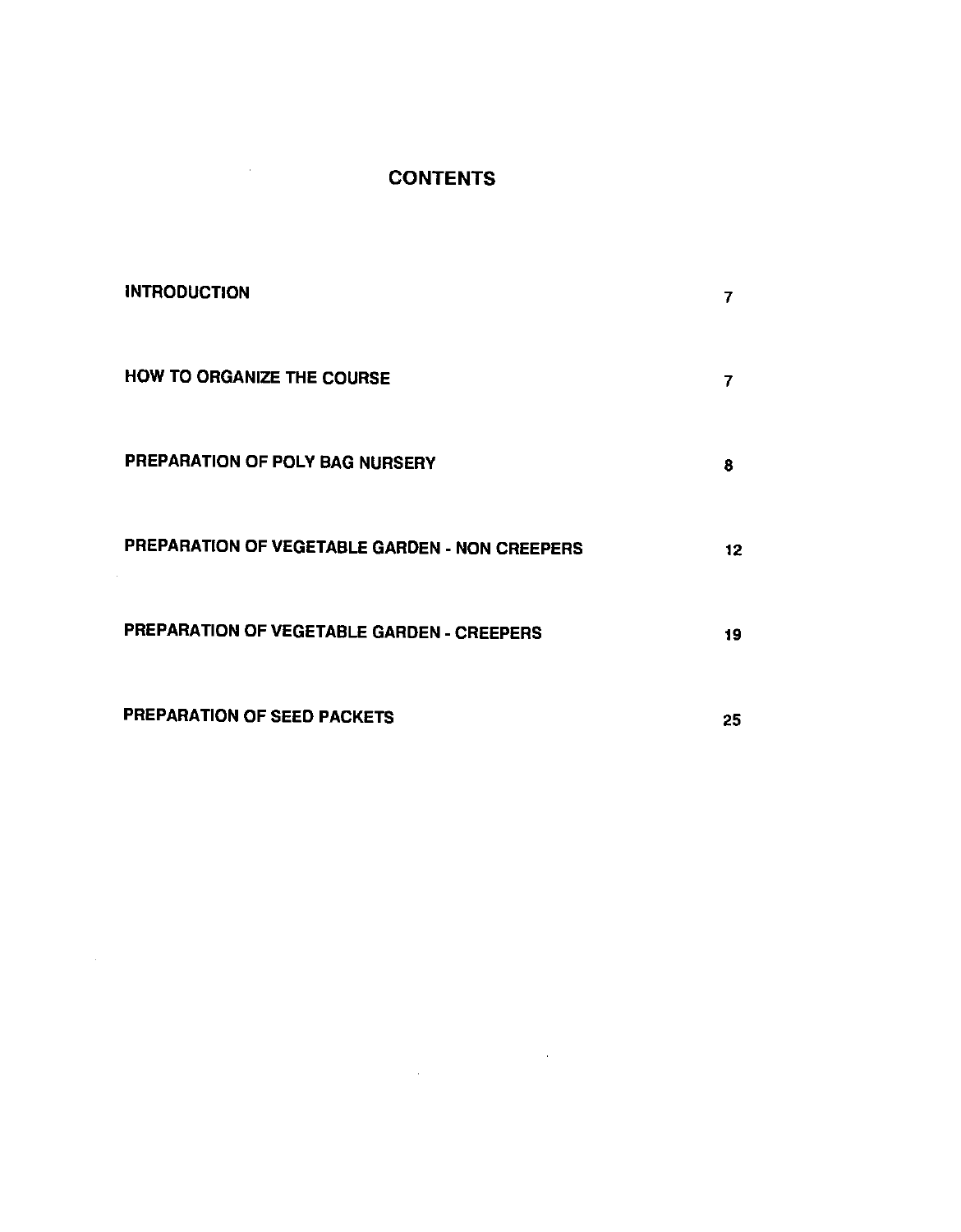# PREPARATION OF POLY BAG NURSERY, VEGETABLE GARDEN AND SEED PACKETS

#### <span id="page-6-0"></span>INTRODUCTION

Since India is mostly an agricultural society persons with mental retardation in rural and even in urban areas can be traIned to usefully engage in agricultural activites. The training would help them to work either in their own farms or in the neighbouring farms where usuallly their parents, brothers and sisters work for their livelihood.

Poly Garden, a residential multi trade vocational training centre at Palghat, Kerala, selected a trade to train adult mentally retarded persons for preparation of nursery, vegetable garden and seed packets. This curriculum was developed for the purpose of on-the-job traIning and it was field tested during the year 1991 in Poly Garden. This booklet explains a modified version of the above curriculum so that it could be used in different parts of the country.

#### THE CRITERIA FOR SELECTION OF AREAS IN AGRICULTURE

Only 3 areas - Preparation of nursery, vegefable garden and seed packets which are selected for a short term course, are Included in this booklet. The other areas will be taken in the next series of job analysis and on-the-job training for persons with mental retardation. The reasons for selection of the above mentioned areas are:

- 1, Various methods are used in the preparation of nursery. But only the preparation of polybag nursery is included because the tasks involved are simple and children at different levels of mental retardation could be trained.
- 2. The most common vegetables creepers and non-creepers cultivated in small scale and large scale are selected and methodology is developed for urban and rural areas.
- 3. Especially in rural areas during the harvest season, demand and market for vegetables are very poor. Collecting seeds from the vegetables and preparation of seed packets for sale could be introduced.

As mentioned in the design of the course, persons above 15/18 years could be selected irrespective of the level of mental retardation. The pre requisite skills for each area are given under each item.

The trades can be clubbed together for a one year course. For example, training in manufacture of wire cut bricks and tiles and agriculturewere simultaneously planned for a group of 10 mentally retarded adults, at Poiy Garden. They were given training in agriculture when it was off season for brick making.

#### 110W TO ORGANIZE THE COURSE

Irrespective of the level of mental retardation, mentally retarded persons can be successfully trained to engage in this trade, if systematically programmed and supervised. This trade could be planned as a vocational training course for a group of children in institutions for mentally retarded persons functioning both in rural and urban areas. it is also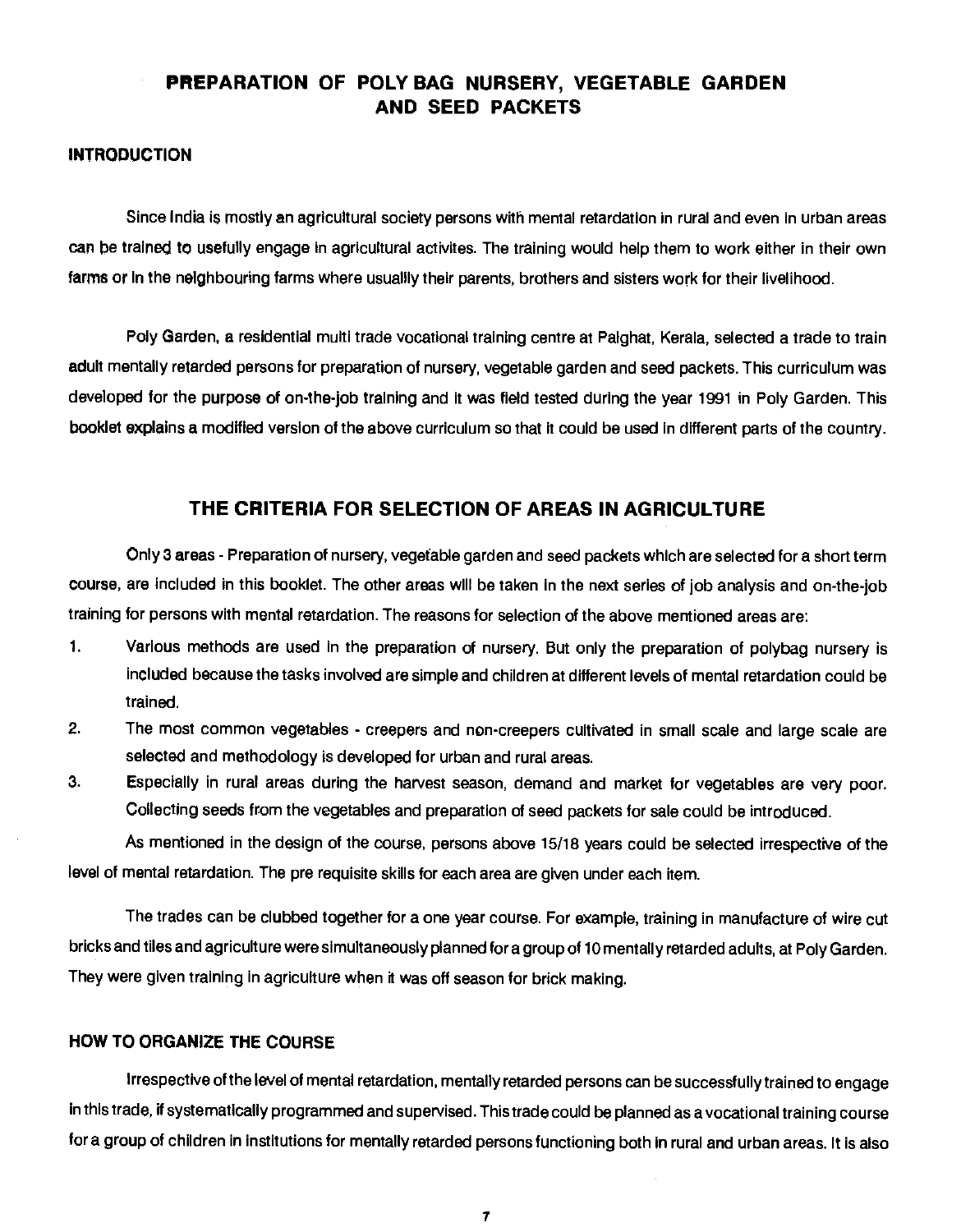<span id="page-7-0"></span>useful to guide the parents individually to train their children. The job analysis given in this booklet may not be the same for all levels of children who are residing in different parts of the country.

# THE VOCATIONAL TRAINING COURSE IS DESIGNED AS FOLLOWS

- 1. Trade: Preparation of nursery, vegatable garden and seed packets.<br>2. Number of tainees: 10 adult males with montal retardation.
- 2. Number of tainees: 10 adult males with mental retardation
- 3. Selection criteria Age 15 18 years
	- Independence in mobility
	- Awareness of safety
	- Ability to communicate needs
	- Hand functioning
	- Ability to attend to the task without disturbing others.
- 4. Duration l2months, flexible depending on the ability of the trainees
- 5. Curriculum Job analysis and on-th-job training for persons with mental retardation series - 2. Preparation of nursery, vegetable garden, & seed packets developed by the National Institute for the Mentally Handicapped, Secunderabad
- 6. Nature of training On-the-job training<br>7. Evaluation The prescribed ave
- 7. Evaluation  $\sim$  The prescribed evaluation sheet will be used at 2 months interval 8.
- Graduation criteria 50% to 60% of tasks in the prescribed curriculum
- 9. Certificate Certificate will be issued after successful completion of the course.<br>10. Job opportunities Agricultural farms Mali/Helper for mali in Covernment and unlist
- Agricultural farms, Mali/Helper for mali in Government and voluntary organizations, Self Employment.

# PREPARATION OF POLYBAG NURSERY

Plants can be propagated vegetatively and by seedlings. Generally plants propagated vegetatively bear fruits earlier than the seedlings propagated plants. Before transplanting seedlings, seeds are sow neither in beds prepared for nursery or in polybags. The method of preparation of polybag nursery is explained for the purpose of training the persons with mental retardation.

#### Pre requisite skills:

The persons with all levels of mental retardation could be trained in this trade. Mobility is not essential. The trainee should be able to sit in a place at least for an hour. Hand functioning is important to fill the prepared soil in polybags. He should not have the habit of eating nonedible items. The capacity to follow simple instructions is also needed.

## Materials needed

- 1. 5" X 8" size polythene bags
- 2. Punching machine to make holes on them
- 3. Spade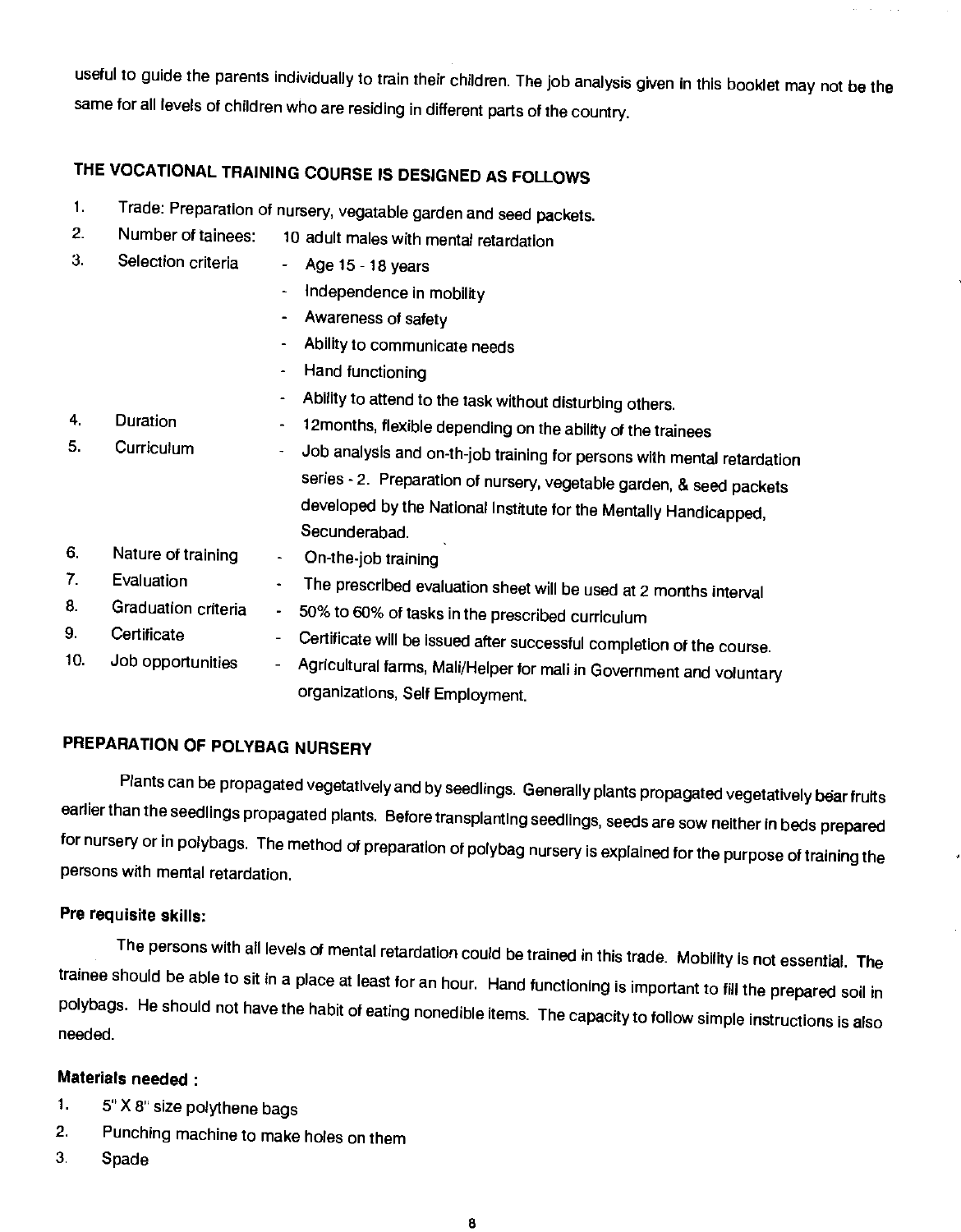- 4. Mixture of sand, soil and manure (1:1:1 proportion)
- 5. Seeds/cuttings
- 6. Insecticides
- 7, Bucket, mug, water
- 8. Provision of shade to keep the prepared bags.

#### Method of training:

#### The tasks involved are

- 1. Preparation of the mixture of sand, soil and manure
- 2. Filling the mixture in polybags.
- 3. Keeping seeds/cuttings in polybags
- 4. Keeping the bags in rows under shade.
- 5. Watering
- 6. Application of insecticide

These tasks could be given to the trainees in rotation depending upon theirability. The mildly retarded persons will be able to mix the sand, soil and manure. Filling the bags and watering are appropriate for all levels of mentally retarded persons. Make them sit around the mixture prepared. Show them how to fill in the polethene bags, to keep the bags in rows under shade, and to water properly. Appreciate them and reward their success.

 $\sim$ 

For the purpose of training and evaluation a sample job analysis format is given on the following pages. The graph shows that the trainee could achieve 90% of skills in the preparation of polybag nursery.

The Job analysis could be modified depending on the differences in practices in various parts of the country.

 $\bar{1}$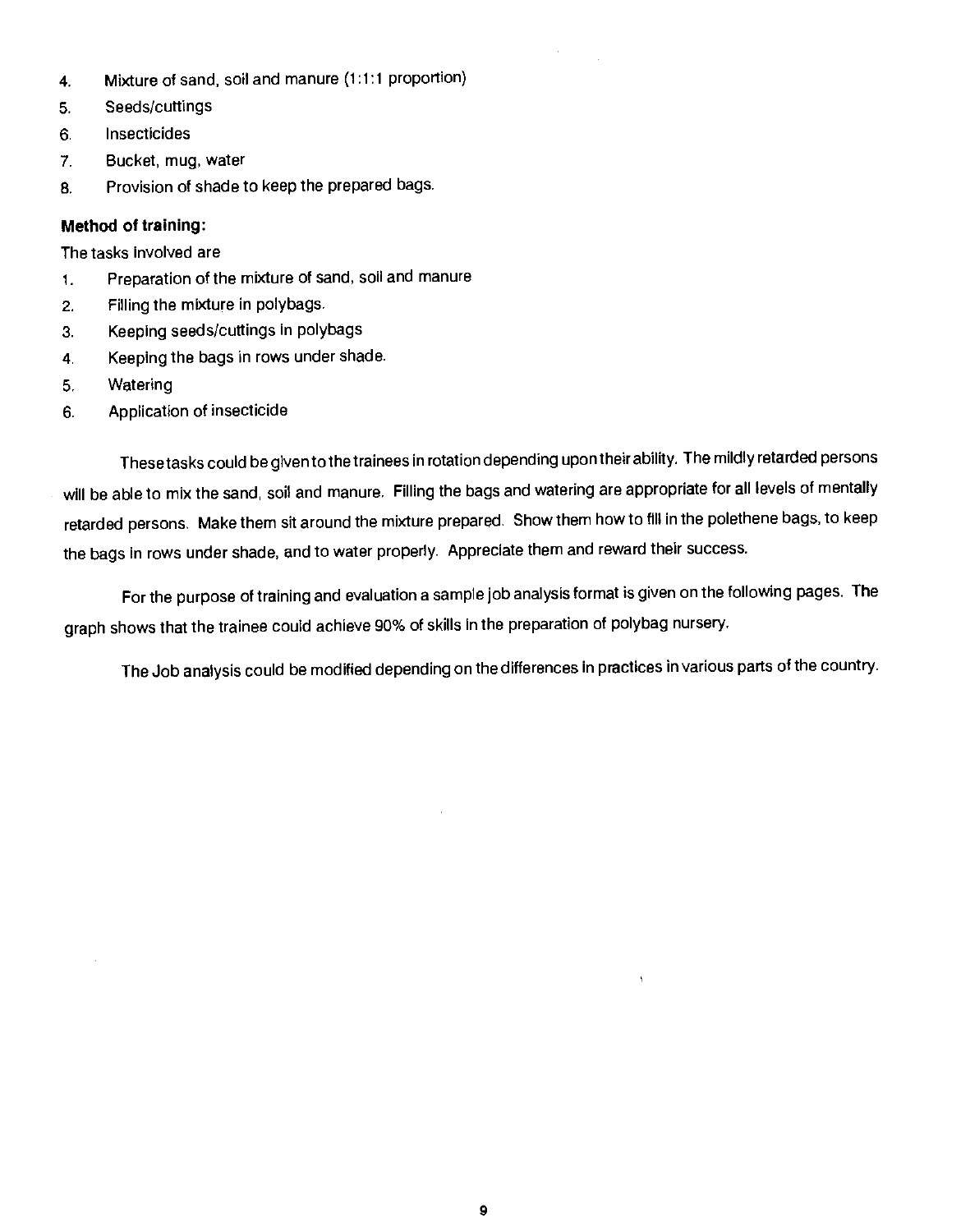| PREPARATION OF NURSERY                                                        | Name: FKP    |                                         |                                                                             |                          |
|-------------------------------------------------------------------------------|--------------|-----------------------------------------|-----------------------------------------------------------------------------|--------------------------|
|                                                                               | Age : 20 yrs |                                         | <b>Periodical Evaluation</b>                                                |                          |
| Preparation of Nursery (in polethene bags)                                    |              |                                         | Date: 14.1.91 5.3.92 2.5.91 6.7.91 6.9.91                                   |                          |
| Collects 5"X8" size polethene bags                                            |              |                                         | V.                                                                          | Remarks                  |
| Makes two holes on the cover (1" high from the bottom) using punching machine |              | TD.                                     |                                                                             |                          |
| Prepares the mixutre of sand, soil and manure (compost) in 1:1:1 proportion   |              | TD                                      | - 64                                                                        |                          |
| Selects the place for nurse ry                                                |              | $\sim$ $\sim$ $\sim$ $\sim$<br>$TD$   M | —————<br>$\mathsf{V}$<br>$\mathbf{V}$                                       | Proportion is to be told |
| Fills the mixture in polethene covers one by one                              |              | $\mathcal{M}$                           | $\overline{u}$<br>M                                                         |                          |
| Keeps the polethene bag in the place selected                                 |              |                                         |                                                                             |                          |
| Keeps 100 bags in 10 lines as a square                                        |              | $M \mid M \mid$                         | ∴V.                                                                         |                          |
| Keeps 10 filled covers in one line                                            |              |                                         | <del>- - + - - + - + - - + - - + - - - + - - - -</del>                      |                          |
| Puts seed in each cover                                                       |              | <b>M</b>                                | <b>V</b>                                                                    |                          |
| 10. Pours water                                                               |              | $M \mid M$                              |                                                                             |                          |
| Waters daily<br>11                                                            |              |                                         |                                                                             |                          |
| 12. Sprinkles insecticide as per need                                         |              | TD <b>TD</b>                            | $\mathbf{F} = \mathbf{F} \mathbf{D} + \mathbf{F}$<br>$\top$ or $\top$<br>TD | risky                    |
|                                                                               | Total        | ————                                    |                                                                             |                          |
| Work related skills and work behaviour                                        |              |                                         |                                                                             |                          |
| 13. Can sit in a place                                                        |              |                                         |                                                                             |                          |
| Can move for watering                                                         |              |                                         |                                                                             |                          |
| Can fill with hand/both hands                                                 |              |                                         |                                                                             |                          |
| 16. Recognizes edible items                                                   |              |                                         |                                                                             |                          |
| 17. Eats only edible items                                                    |              |                                         |                                                                             |                          |
| 18. Follows simple instructionns                                              |              |                                         | —— <del>—————</del> ——                                                      |                          |
| Can attend to the task for 1 to 2 hours<br>19.                                |              |                                         |                                                                             |                          |
| Obeys the supervisor<br>20.                                                   |              |                                         |                                                                             |                          |
|                                                                               | Total        |                                         | 13<br>$\overline{18}$                                                       |                          |

### Codes:

- Independent

V - Verbal cues

M - Modelling

P - Physical help

TD - Totally Dependent

- Without any help if the trainee does the task mark I<br>- If he has to be told what to do mark  $\vee$ 

- if he has to be shown how to do, mark M

- If he needs physical help, mark P

- If he needs physical help, mark P<br>- If he has to be totally helped to do, mark TD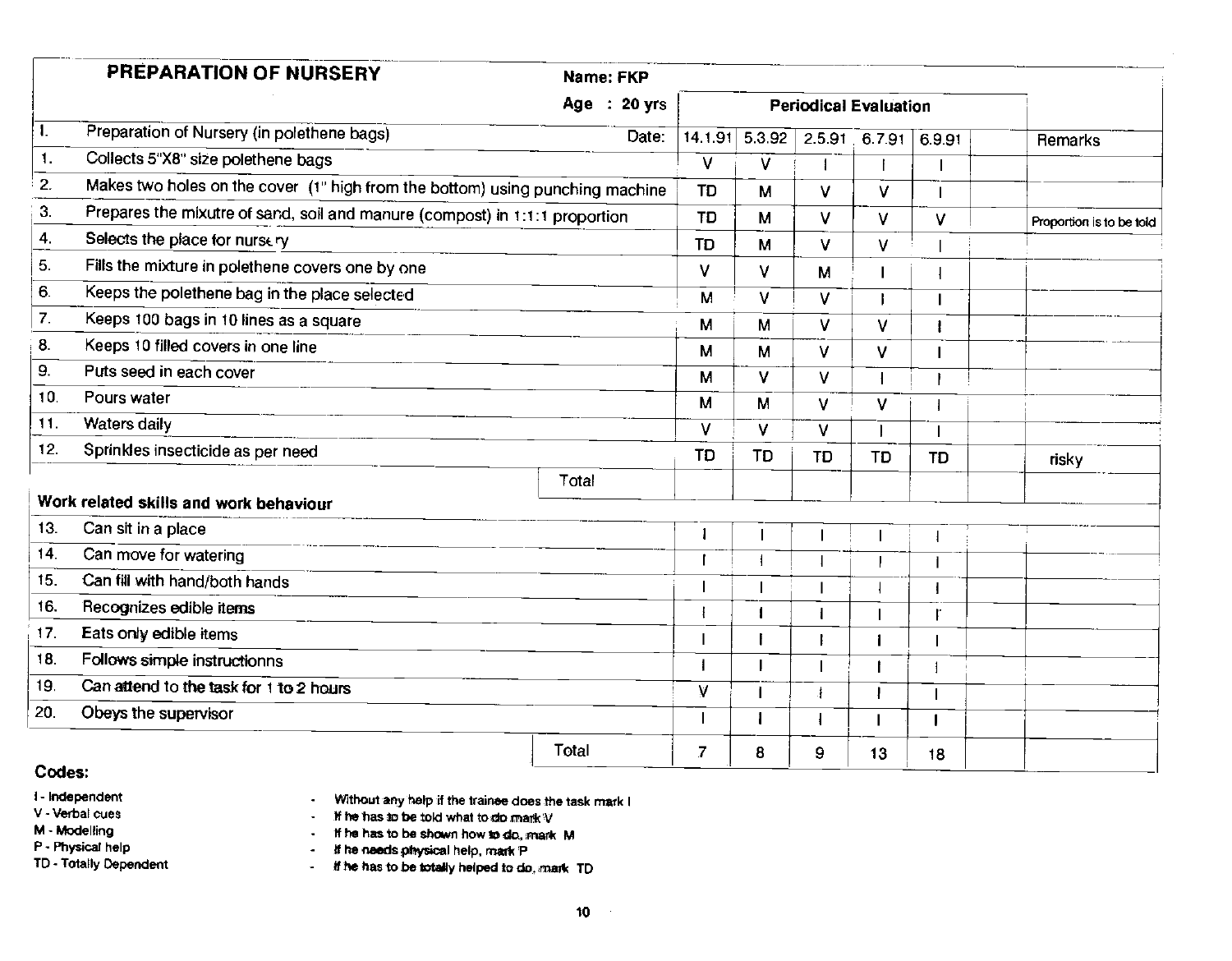# Preparation of Nursery<br>Skills Achievement in Percentage



Periodical Evaluation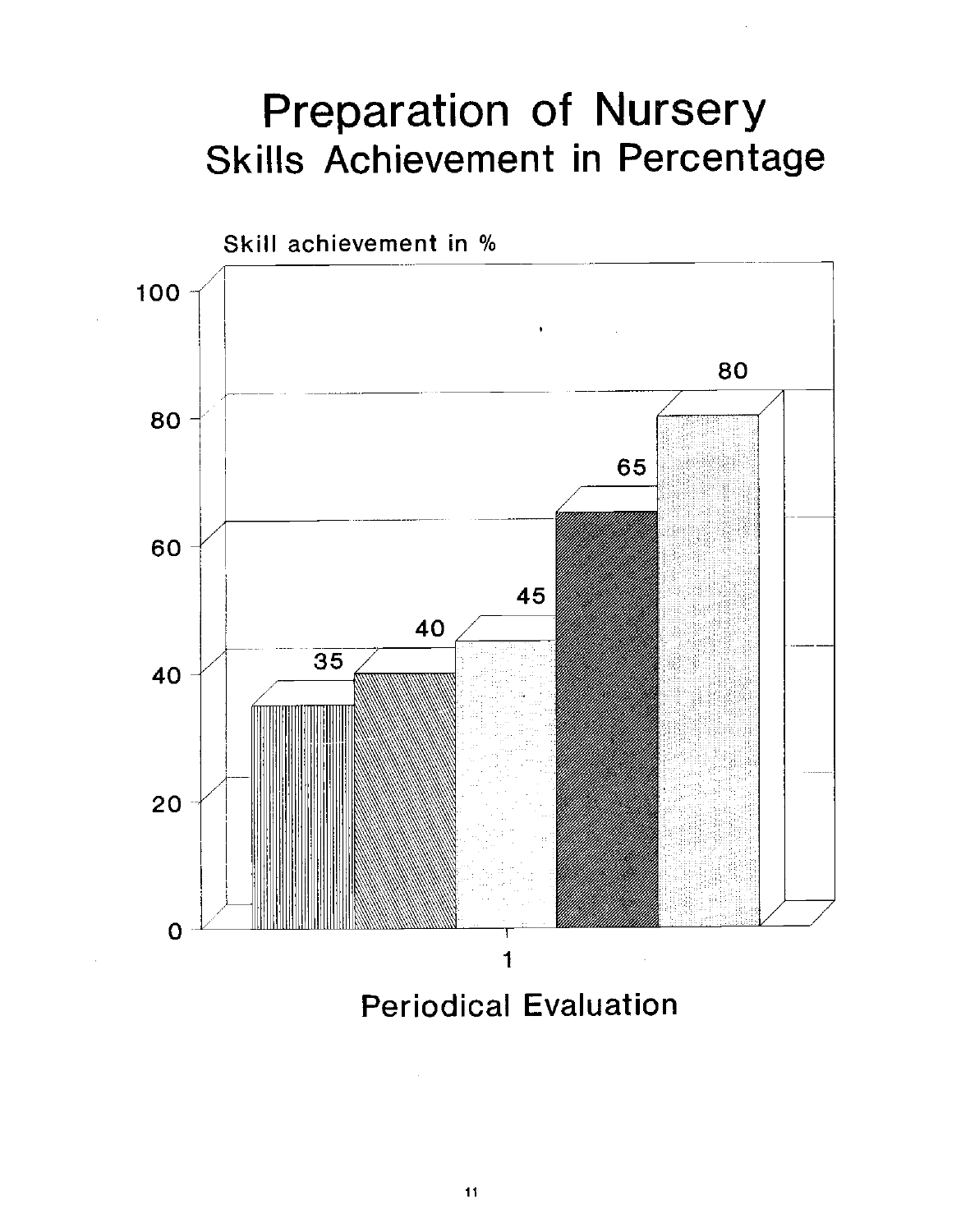# PREPARATION OF VEGETABLE GARDEN - NON CREEPERS

<span id="page-11-0"></span>There are creepers and non creepers among vegetables. Tomato, brinjal, chilli and bhindi are noncreepers. The cultural operations of tomato, brinjal and chilli are similar. These are transplanted. Vegetables and seedlings are first raised in the nursery and transplanted to the main field 30 to 40 days after sowing when the plants attain 8 to 10 Cms. height.

#### Planting

During rainy season, planting should be done on ridge and in summer season in furrows at the recommended spacing.

| <b>Brinial</b> | $.60$ X 70 Cms. |
|----------------|-----------------|
| Tomato         | $60X60$ Cms.    |
| <b>Chilli</b>  | 45 X 45 Cms.    |

The transplanted seedlingss should be given temporary shade for 2 to 4 days during summer period.

#### Manures and fertilizers:

Apply farm yard manure at the rate of 20 - 25 tonnes per hactre at the time of land preparation and mix well with the soil. A fertilizer dose 75 Kg., 40Kg., 25Kg., Nitrogen, Phosphorous and potashmay be given per hactre. Half of Nitrogen, full Phosphorous and half of potash may be applied 20-25 days after transplanting. The remaining quantities may be applied one month after the first application.

#### After Cultivation

Give one or two inter cultural operations to control weeds. Earth up the ridges after fertilizer application. Maintain sufficient moisture supply. During summer, irrigate at 3 to 4 days intervals for chilli and brinjal. For tomato, irrigation should be given in alternative days especially during the fruiting period. Stake the plants if necessary.

#### Plant Protection:

Spray carbaryle D 15% at intervals of 15-20 days to control fruit and shoot borers in brinjal.

Spray Quinalphor 0.025% fo control of mealy bugs and lacewings. Dimethoate at 0.025% is effective in controlling mites, aphids, and other insects.

Spray chilli nursery and main field 1% bordeaux mixture at monthly intervals during the rainy season, uproot and destroy the plants affected by bacteria.

#### Bhindi

The three planting seasons for bhindi are Februar - March, June - July and October - November.

#### Planting

For the summer crop soak the seeds in water for 24 hours before sowing and give a spacing of 60 X 30 Cms. During rainy season sow the seeds at a spacing of 6OCms. between rows and 45Cms. between plants.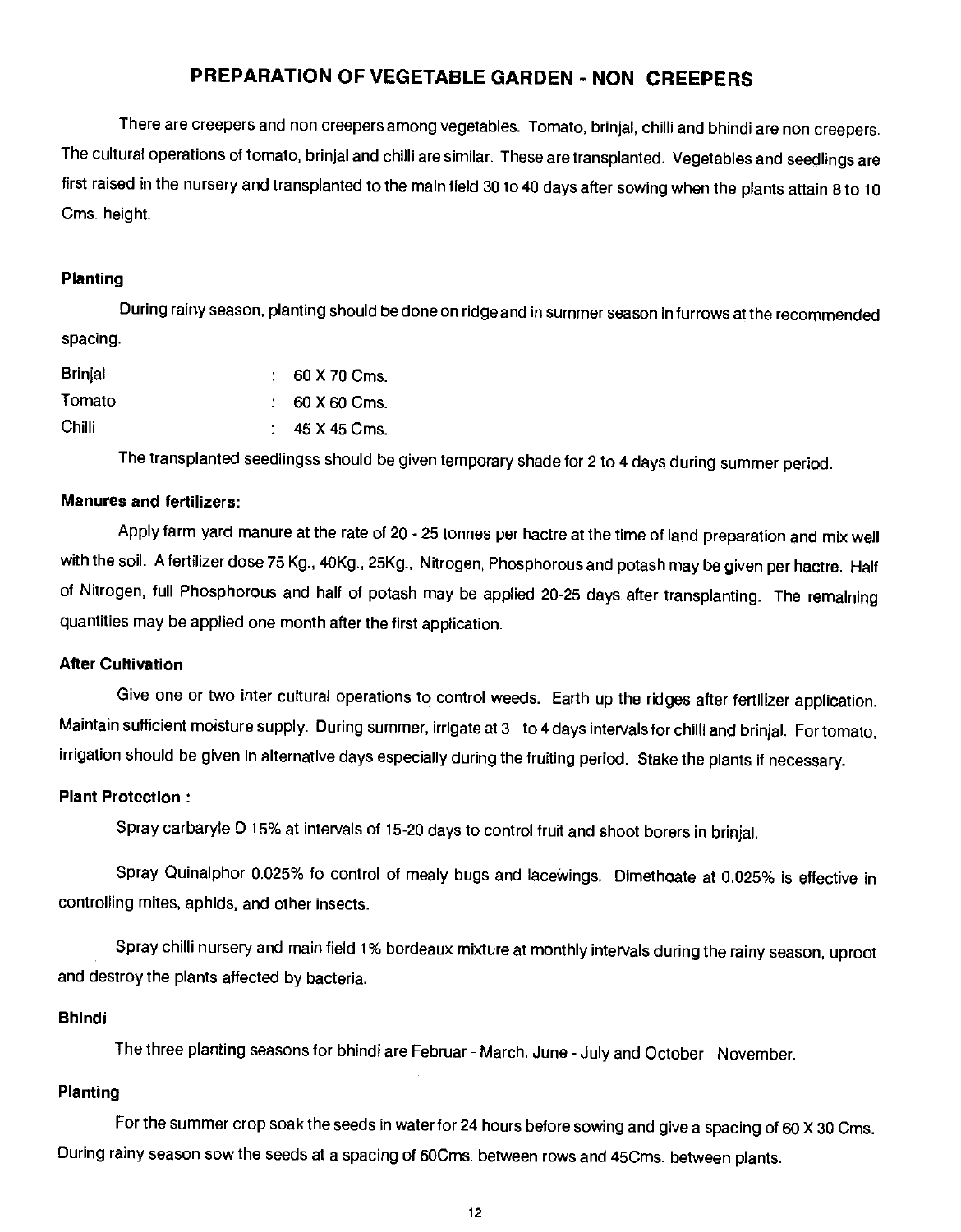#### Manures and fertilizers:

Apply farm yard manure as basal dose at a rate of 12 tonnes per hactare. At the time of sowing apply ammonium sulphate 125 kg/ha. Superphosphatse 50 Kg/ha and Muriate of potash 50 Kg/ha. Ammonium sulphate 125 Kg/ha may be applied one month after sowing.

#### After Cultivation:

Give pre-sowing irrigation if soil is not moist enough. During summer, Irrigate at intervals of 5-6 days. Conduct weeding regularly and earth up rows during rainy season.

For controlling fruit and shoot borers remove all drooping shoots and damaged fruits. Spray Carbaryl 0.15% at intervals of 15-20 days.

#### HOW TO TRAIN PERSONS WITH MENTAL RETARDATION

#### Pre-requisive skills:

Independent mobility, hand function, and safety skills are important pre-requisites for this trade. Communication skills and functional academics are not very important. But he should be able to follow the instructions. The trainee should have the endurance and stamina to engage himself in manual labour.

#### Job analysis:

For the purpose of training, job analysis is done by dividing the entire process into the following stages.

- A. Preparation of land
- B. Sowing
- C. Transplanting
- D. Plant Protection
- E. Collection of Vegetables
- F. Work related skills
- G. Work Behaviour

Each stage is further divided into small steps in order to simplify and to evaluate the trainee's achievements at one/two months interval. The sample format is given in the following pages. The graph shows that the trainee was able to achieve 80% of tasks within a period of 10 months training.

The mentally retarded persons may not be able to select the land, follow the time schedule and use the manures and pesticides independently. These tasks especially use of pesticides are risky. The mentally retarded persons need supervision. Other tasks preparation of land, sowing, weeding, watering, and collecting vegetables do not involve risk, so they can become independent if systematic training is given. During the initial stage let the trainees observe, then allow them to work with physical and verbal prompting. Encourage them by praising and rewarding their achievements.

Reference : Package of Practices Recommendations (Crops) 89 Kerala Agricultural University, Trichur. Pages 214-216.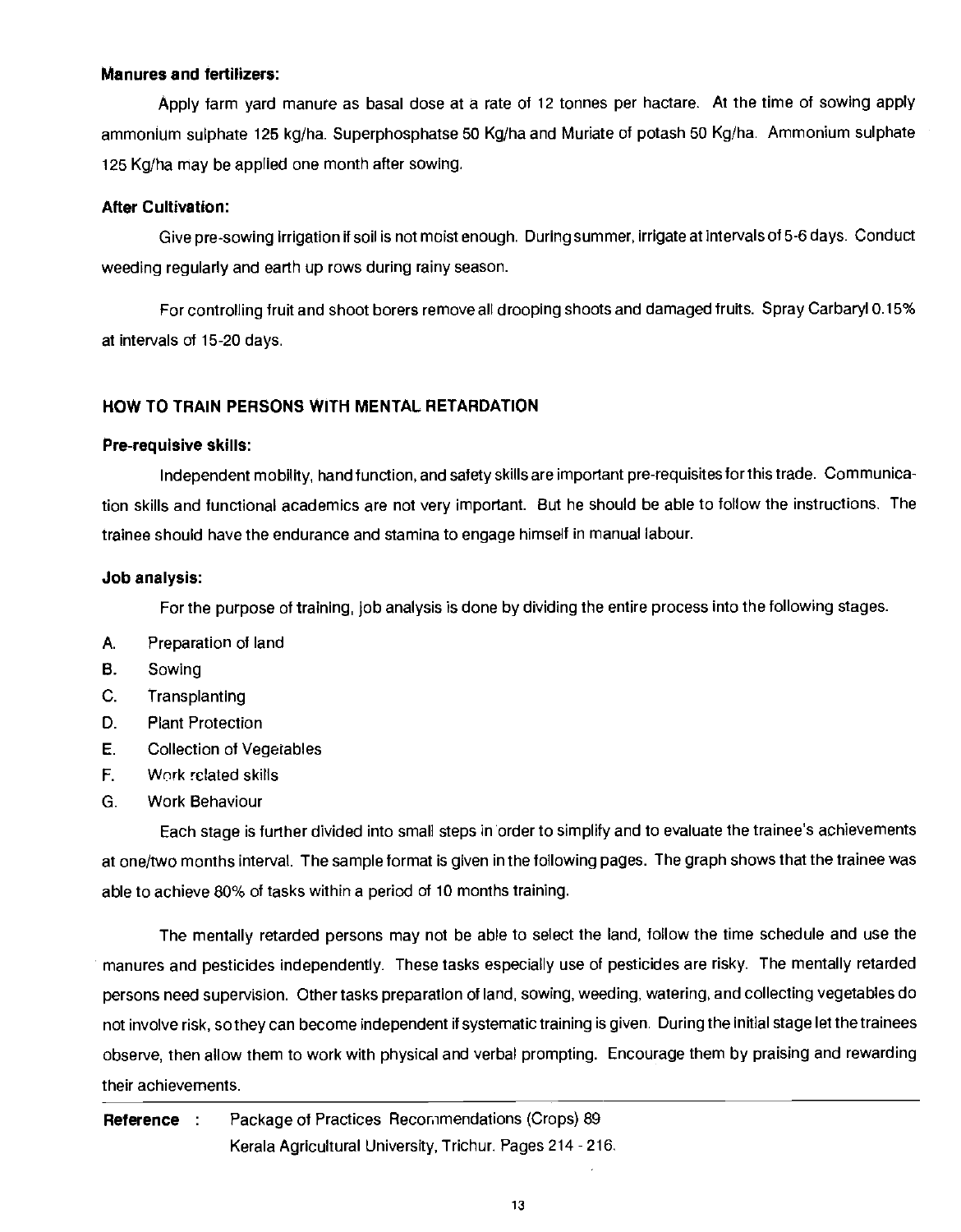| <b>II.</b>     | PREPARATION OF VEGETABLE GARDEN                        | Name: |                         |                |                               |                |              |         |
|----------------|--------------------------------------------------------|-------|-------------------------|----------------|-------------------------------|----------------|--------------|---------|
|                | <b>NON CREEPERS</b>                                    | Age   |                         |                | <b>Periodical Evaluations</b> |                |              |         |
| А.             | Preparation of land                                    | Date: | $\blacksquare$          | $\overline{c}$ | 3                             | 4              | 5            | Remarks |
| $\mathbf{1}$ . | Selects the land                                       |       | <b>TD</b>               | М              | V                             | V              | V            |         |
| 2.             | Marks the land (18"X22" for 6 furrows)                 |       | <b>TD</b>               | P              | $\vee$                        | V              | ٧            |         |
| 3.             | Ploughs/digs the marked land                           |       | P                       | M              | V                             |                |              |         |
| 4.             | Levels the land                                        |       | P                       | M              |                               |                |              |         |
| 5.             | Removes the weeds from the land                        |       | M                       | ٧              |                               |                |              |         |
| 6.             | Prepares furrow in 1" width                            |       | TD                      | M              | v                             | v              |              |         |
| 7.             | Prepares 6 furrows at 2' distance                      |       | <b>TD</b>               | M              | V                             | V              |              |         |
| 8.             | Digs to loosen the oil in the furrow                   |       | <b>TD</b>               | M              | V                             | ı              |              |         |
| 9.             | Prepares manure                                        |       | <b>TD</b>               | M              | v                             | V              | V            |         |
| 10.            | Takes 5 to 7 Kg. manure                                |       | <b>TD</b>               | M              | V                             | V              | V            |         |
| 11.            | Applies manure in the furrow from one end to the other |       | <b>TD</b>               | V              |                               |                |              |         |
| 12.            | Mixes the manure in the soil with spade                |       | <b>TD</b>               | N              |                               |                |              |         |
| 13.            | Prepares all 6 furrows as explained above              |       | <b>TD</b>               | M              | V                             |                |              |         |
|                |                                                        | Total | 0                       | $\mathbf{0}$   | $\overline{\bf{4}}$           | $\overline{7}$ | $\mathbf{9}$ |         |
|                |                                                        |       |                         |                |                               |                |              |         |
| В.             | <b>SOWING</b>                                          |       |                         |                |                               |                |              |         |
| 1.             | Prepares pits in the furrow at 2 feet distance         |       | <b>TD</b>               | M              |                               |                | т            |         |
| 2.             | Takes seeds in a tray                                  |       | M                       |                |                               |                |              |         |
| 3.             | Sows 2 seeds in each pit                               |       | M                       | $\mathsf{V}$   |                               |                | I            |         |
| 4.             | Covers the pit with soil                               |       | ٧                       | П              |                               |                |              |         |
| 5.             | Prepares pits in all 6 furrows                         |       | M                       | $\mathbf I$    |                               | $\mathbf{I}$   |              |         |
| 6.             | Sows seeds in all pits                                 |       | $\overline{\mathsf{M}}$ |                |                               | J.             |              |         |
| 7.             | Covers the pits with soil                              |       | M                       | $\sqrt{2}$     |                               | 1              |              |         |
| 8.             | Waters carefully the furrows                           |       | M                       |                |                               | 1              |              |         |
| 9.             | Keeps back the materials in place                      |       | V                       | V              |                               | $\mathbf{I}$   |              |         |
|                |                                                        | Total | 0                       | 6              | $\overline{9}$                | $\mathbf 9$    | 9            |         |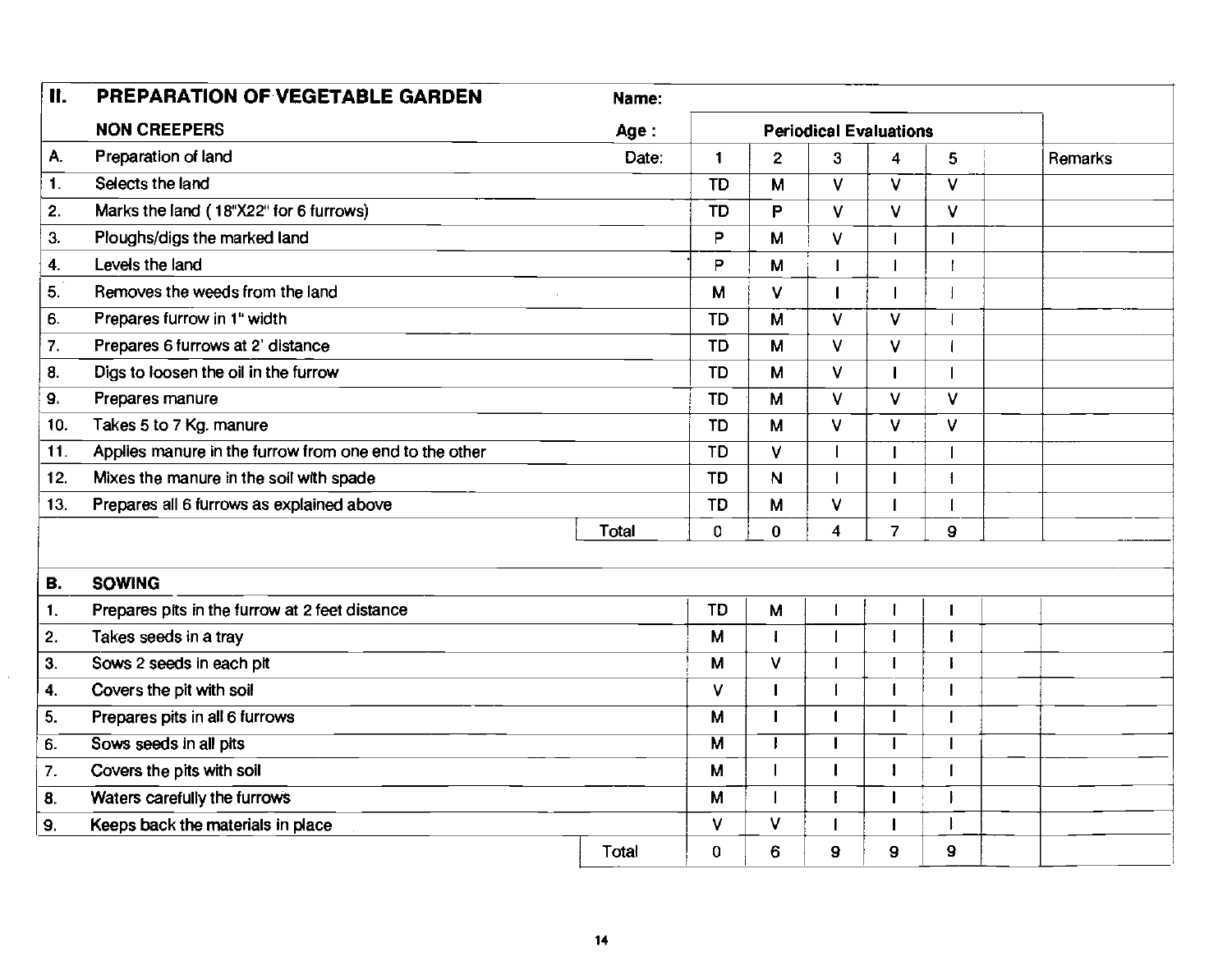| C.                     | <b>TRANSPLATING</b>                                                            |              |                         |                              |                         |                         |                         |  |  |
|------------------------|--------------------------------------------------------------------------------|--------------|-------------------------|------------------------------|-------------------------|-------------------------|-------------------------|--|--|
| 1.                     | Removes 60 seedlings from the nursery                                          |              | $\overline{\text{TD}}$  | $\overline{\mathsf{M}}$      | $\overline{\mathsf{v}}$ | V                       | $\overline{\mathsf{v}}$ |  |  |
| 2.                     | Keeps under shade                                                              |              | TD                      | M                            | $\overline{\mathsf{v}}$ |                         |                         |  |  |
| 3.                     | Prepares pits at 2 feet distance                                               |              | M                       | V                            | 1                       | J                       |                         |  |  |
| 4.                     | Plants the seedlings in the pit                                                |              | N                       | V                            | $\mathbf{I}$            | $\mathbf{I}$            |                         |  |  |
| 5.                     | Plants in all pits in the furrows                                              |              | M                       | V                            | $\mathbf{I}$            | $\blacksquare$          |                         |  |  |
| 6.                     | Waters carefully                                                               |              | M                       |                              | Ŧ                       |                         |                         |  |  |
| 7.                     | Collects small branches with leaves from trees                                 |              | <b>TD</b>               | M                            | ٧                       |                         |                         |  |  |
| 8.                     | Uses the branches for shade                                                    |              | M                       |                              | $\mathbf{I}$            | $\mathbf{I}$            |                         |  |  |
| 9.                     | Removes the branches used for shade after 3 days                               |              | $\overline{\mathsf{v}}$ | $\mathbf{I}$<br>$\mathbf{I}$ |                         |                         |                         |  |  |
| 10.                    | Waters the plants in morning and evening                                       |              | V                       |                              | $\mathbf{I}$            | $\mathbf{I}$            |                         |  |  |
|                        |                                                                                | <b>Total</b> |                         | $\vee$                       | ľ                       |                         |                         |  |  |
|                        |                                                                                |              | $\Omega$                | 3                            | $\overline{7}$          | 9                       | 9                       |  |  |
| D.                     | <b>PLANT PROTECTION</b>                                                        |              |                         |                              |                         |                         |                         |  |  |
| 1.                     |                                                                                |              |                         |                              |                         |                         |                         |  |  |
| $\mathbf{2}$           | Fills water in the pot used for watering                                       |              |                         |                              | t                       |                         |                         |  |  |
| 13.                    | Waters the furrow from one end to the other                                    |              | $\overline{\mathbf{M}}$ | V                            | I                       |                         |                         |  |  |
| $\blacktriangleleft$ . | Observes the leaves coming out                                                 |              | V                       |                              | $\mathbf{I}$            |                         |                         |  |  |
|                        | Takes 1 Kg. manure in a tin                                                    |              | M                       | V                            | V                       | $\overline{\mathsf{v}}$ |                         |  |  |
| 5.                     | Takes the manure in a table spoon                                              |              | $\overline{\mathbf{M}}$ | $\overline{\mathsf{v}}$      | $\mathbf{I}$            |                         |                         |  |  |
| 6.                     | Puts the manure in the marked area around the plant without touching the plant |              | M                       | V                            |                         |                         |                         |  |  |
| $\overline{7}$ .       | Mixes the soil and manure without effecting the plant                          |              | M                       | V                            |                         |                         |                         |  |  |
| 8.                     | Takes water                                                                    |              | $\mathbf{I}$            | $\blacksquare$               | $\blacksquare$          |                         |                         |  |  |
| 9.                     | Waters the plants                                                              |              | $\mathbf{I}$            |                              | $\mathbf{I}$            |                         |                         |  |  |
| 10.                    | Takes the insecticides in the sprayer                                          |              |                         |                              |                         |                         |                         |  |  |
| 11.                    | Sprays on the plants                                                           |              | <b>TD</b>               | M                            | M                       | V                       | V                       |  |  |
| 12.                    | Observes that plants are flowering                                             |              | $\mathbf{M}$            | V                            |                         |                         |                         |  |  |
| 13.                    | Applies manure                                                                 |              | TD                      | $\mathbf{M}$                 | V                       |                         | 1                       |  |  |
| 14.                    | Mixes the manure with soil without affecting the plants                        |              | M                       |                              |                         |                         | ı                       |  |  |
| 15.                    | Waters the plants in mornings and evenings as needed                           |              | М                       | V.                           |                         |                         |                         |  |  |
| 16.                    | Removes weeds from the wet furrows                                             |              | M                       |                              |                         |                         |                         |  |  |
| 17.                    | Removes the weeds from the farm                                                |              |                         |                              |                         |                         | $\blacksquare$          |  |  |
|                        |                                                                                | Total        | 4                       | $\overline{7}$               | 13                      | 14                      | 15                      |  |  |
|                        |                                                                                |              |                         |                              |                         |                         |                         |  |  |

 $\sim$ 

**START START** 

**Contractor** 

 $\sim$ 

 $\overline{\mathcal{A}}$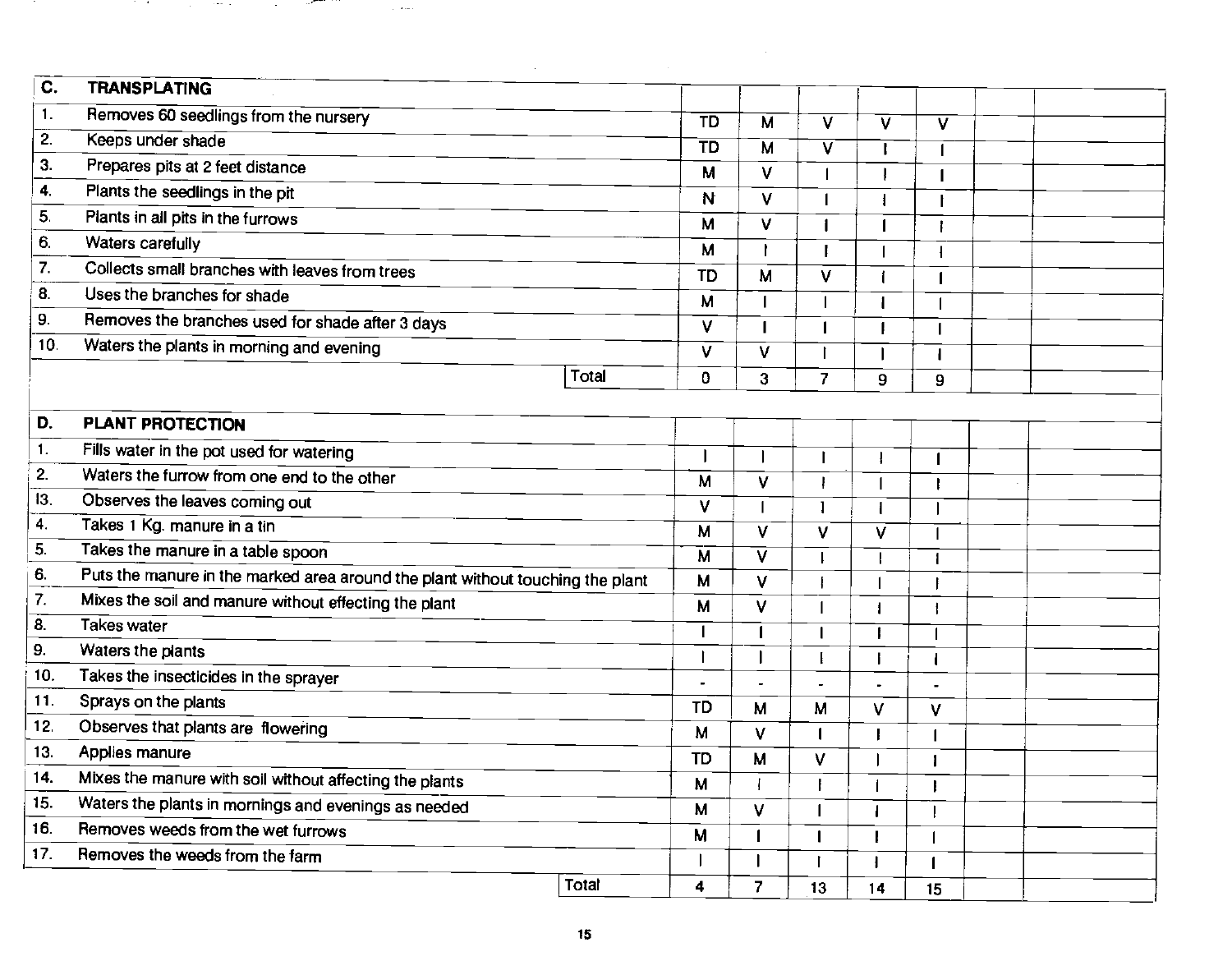| E.                  | <b>COLLECTION OF VEGETABLES</b>                           |                 |           |                          |           |                  |  |
|---------------------|-----------------------------------------------------------|-----------------|-----------|--------------------------|-----------|------------------|--|
| Н.                  | Recognizes the ripe vegetables                            | $\overline{ID}$ | M         | $\overline{\mathsf{v}}$  |           |                  |  |
| $\overline{2}$ .    | Plucks/cuts the vegetables from the plants                | TD              | M         | P                        | V         |                  |  |
| 3.                  | Takes care of the plants when plucking/cutting vegetables | <b>TD</b>       | M         |                          |           |                  |  |
| $\ddot{\mathbf{4}}$ | Stores the vegetables in proper place                     | M               |           |                          |           |                  |  |
|                     | Total                                                     | 0               |           | $\overline{2}$           | 3         | $\boldsymbol{4}$ |  |
| F.                  | <b>WORK RELATED SKILLS</b>                                |                 |           |                          |           |                  |  |
| $\mathbf{1}$ .      | Realizes that he can earn out of work                     |                 |           |                          |           |                  |  |
| $\overline{2}$ .    | Reaches in time to attend work                            | V               |           |                          |           |                  |  |
| 3.                  | Recognizes/names the equipments used for work             | TD              |           |                          |           |                  |  |
| 4.                  | Recognizes/names of the vagetables                        | TD              |           |                          |           |                  |  |
| 5.                  | Recognizes/names the parts of plants                      | <b>TD</b>       | V         |                          |           |                  |  |
| $\overline{6}$      | Recognizes/names the manures and fertilizers              | $\overline{TD}$ | TD        | $\overline{\texttt{TD}}$ | TD        | TD               |  |
| $\overline{7}$ .    | Recognizes/names the insecticides for agriculture         | TD              | <b>TD</b> | <b>TD</b>                | <b>TD</b> | TD               |  |
| 8.                  | Calculates the money upto 10 rupees                       | TD              | <b>TD</b> | TD.                      | TD        | TD               |  |
| 9.                  | Uses pocket money for personal use                        | TD              | <b>TD</b> | <b>TD</b>                | <b>TD</b> | TD               |  |
| 10.                 | Aware of the use of Bank                                  | TD              | TD        | TD.                      | <b>TD</b> | <b>TD</b>        |  |
| 11.                 | Crosses street safely                                     | TD              | <b>TD</b> | <b>TD</b>                | <b>TD</b> | TD               |  |
| 12.                 | Behaves properly in public places                         | TD              | TD        | <b>TD</b>                | <b>TD</b> | TD               |  |
| 13.                 | Reads own address                                         | TD              | TD        | $\overline{1}$           |           |                  |  |
| 14.                 | Writes own address                                        | <b>TD</b>       | <b>TD</b> | <b>TD</b>                | <b>TD</b> | <b>TD</b>        |  |
| 15.                 | Writes letters to parents/friends                         | TD              | TD        | TD.                      | TD        | TD               |  |
|                     | Total                                                     |                 | Λ         | 5                        | 6         | 6                |  |

 $\mathcal{L}^{\mathcal{L}}(\mathcal{L}^{\mathcal{L}})$  and  $\mathcal{L}^{\mathcal{L}}(\mathcal{L}^{\mathcal{L}})$  and  $\mathcal{L}^{\mathcal{L}}(\mathcal{L}^{\mathcal{L}})$ 

 $\mathcal{O}(2\pi\log n)$  , where  $\mathcal{O}(2\pi\log n)$ 

 $\sim 1000$ 

 $\label{eq:2.1} \mathcal{L}(\mathcal{L}^{\text{max}}_{\mathcal{L}}(\mathcal{L}^{\text{max}}_{\mathcal{L}}(\mathcal{L}^{\text{max}}_{\mathcal{L}}(\mathcal{L}^{\text{max}}_{\mathcal{L}^{\text{max}}_{\mathcal{L}}}))))$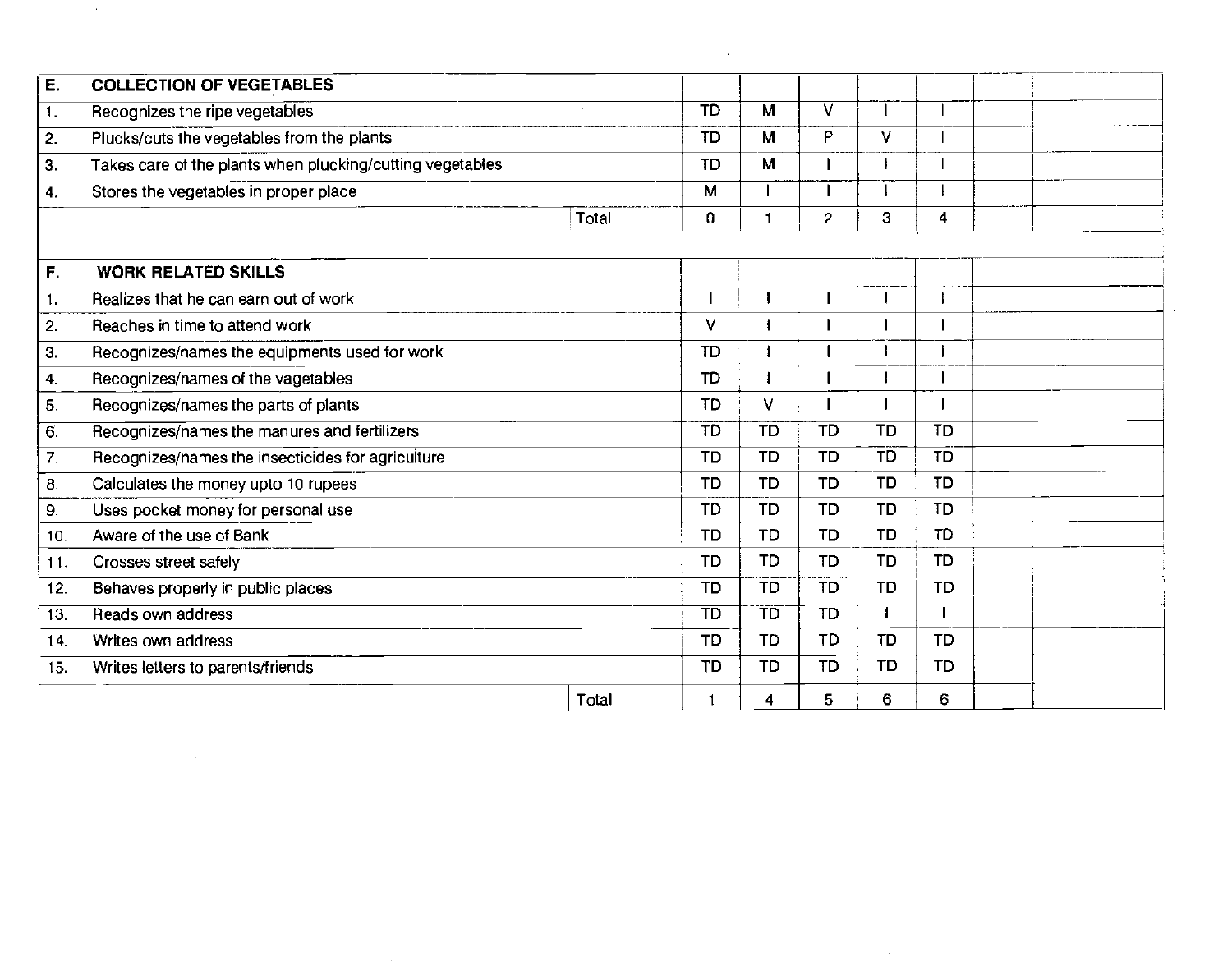| G.  | <b>WORK BEHAVIOUR</b>                     |       |                |   |   |   |   |  |  |
|-----|-------------------------------------------|-------|----------------|---|---|---|---|--|--|
| 1.  | Wears the dress for work                  |       | v              |   |   |   |   |  |  |
| 2.  | Goes to work on time                      |       | v              |   |   |   |   |  |  |
| 3.  | Starts work as per the direction          |       | V              | М |   |   |   |  |  |
| 4.  | Continues work as directed                |       | v              |   |   |   |   |  |  |
| 5.  | Breaks for tea/lunch                      |       | v              | ٧ | v | v | v |  |  |
| 6.  | Takes rest as permitted                   |       | v              |   |   |   |   |  |  |
| 7.  | Continues work as directed                |       | v              | ٧ |   |   |   |  |  |
| 8.  | Takes bath and changes clothes after work |       | v              |   |   |   |   |  |  |
| 9.  | Co-operates with others during work       |       |                |   |   |   |   |  |  |
| 10. | Communicates properly during work         |       |                |   |   |   |   |  |  |
|     |                                           | Total | $\overline{2}$ | 7 | 9 | 9 | 9 |  |  |

# PREPARATION OF VEGETABLE GARDEN - NON CREEPERS JOB ANALYSIS - PERIODICAL EVALUATION SHEET

Periodical evaluation

Name:

Age:

|    |                          | Periodical evaluation |                        |      |              |               |                |               |     |   |         |  |
|----|--------------------------|-----------------------|------------------------|------|--------------|---------------|----------------|---------------|-----|---|---------|--|
|    | <b>Skill Areas</b>       |                       | Total No.<br>of skills |      |              | 2             | 3              | 4             | 5   | 6 | Remarks |  |
|    |                          |                       |                        | Date | 5.1.91       | 3.3.91 8.5.91 |                | 1.7.91 2.9.91 |     |   |         |  |
| Α. | Preparation of land      |                       | 13                     |      | 0            | 0             | 4              |               | - 9 |   |         |  |
| В. | Sowing                   |                       | 9                      |      | 0            | 6             | 9              | 9             | 9   |   |         |  |
| C. | <b>Transplanting</b>     |                       | 10                     |      | 0            | 3             |                | 9             | 9   |   |         |  |
| D. | <b>Plant Protection</b>  |                       | 17                     |      | 4            |               | 13             | 14            | 15  |   |         |  |
| Е. | Collection of vegetables |                       | 4                      |      | 0            |               | $\overline{2}$ | 3             | 4   |   |         |  |
| F. | Work related skills      |                       | 15                     |      |              | 4             | 5              | 6             | 6   |   |         |  |
| G. | Work behaviour           |                       | 10                     |      | $\mathbf{2}$ |               | 9              | 9             | 9   |   |         |  |
|    |                          | Total                 | 78                     |      |              | 28            | 49             | 57            | 61  |   |         |  |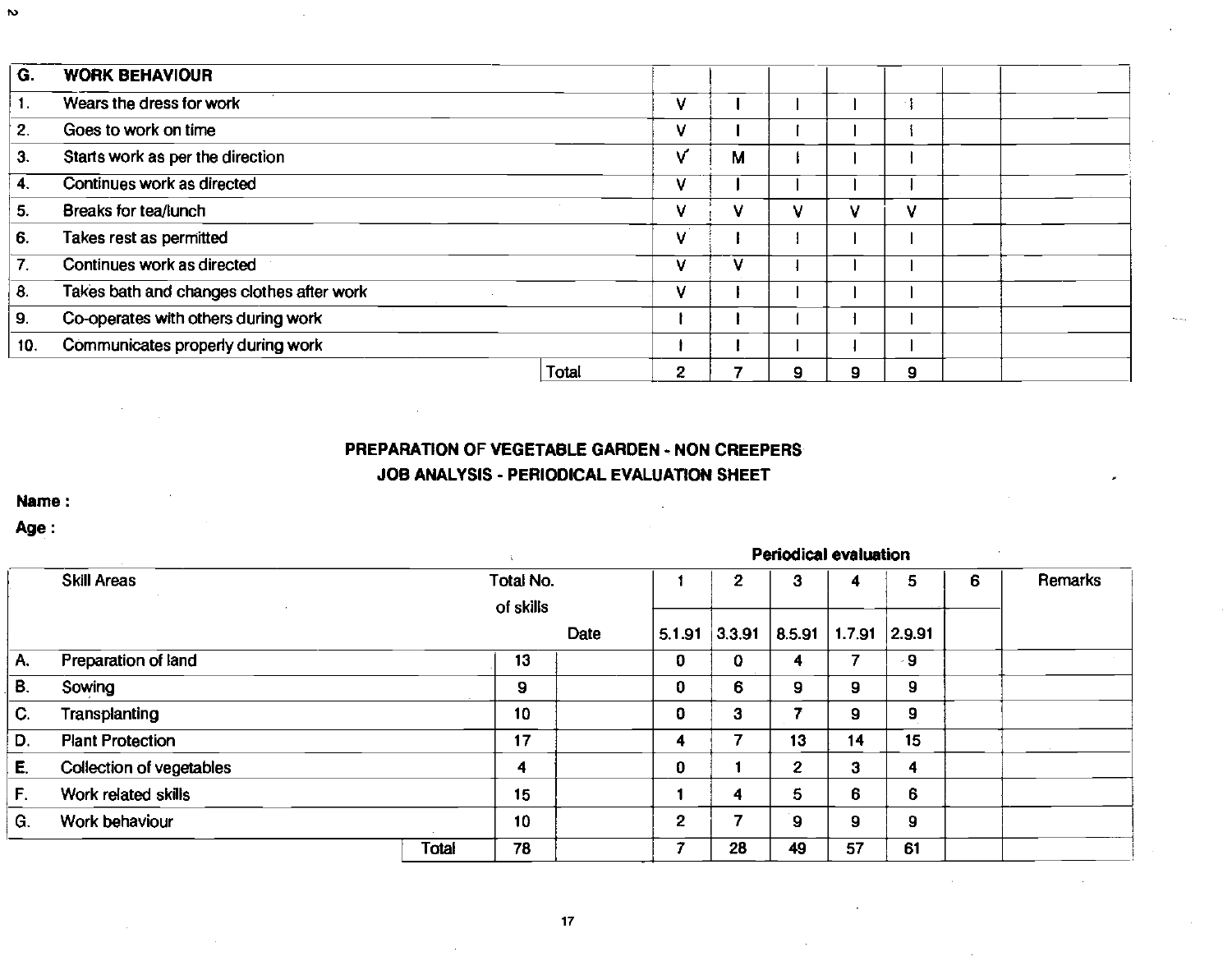# Skills achievement in  $%$  in A to G areas Preparation of vegetable garden - non creepers

#### Total skills Achievement during periodical evaluation Preparation of Vegetable garden - non creepers



18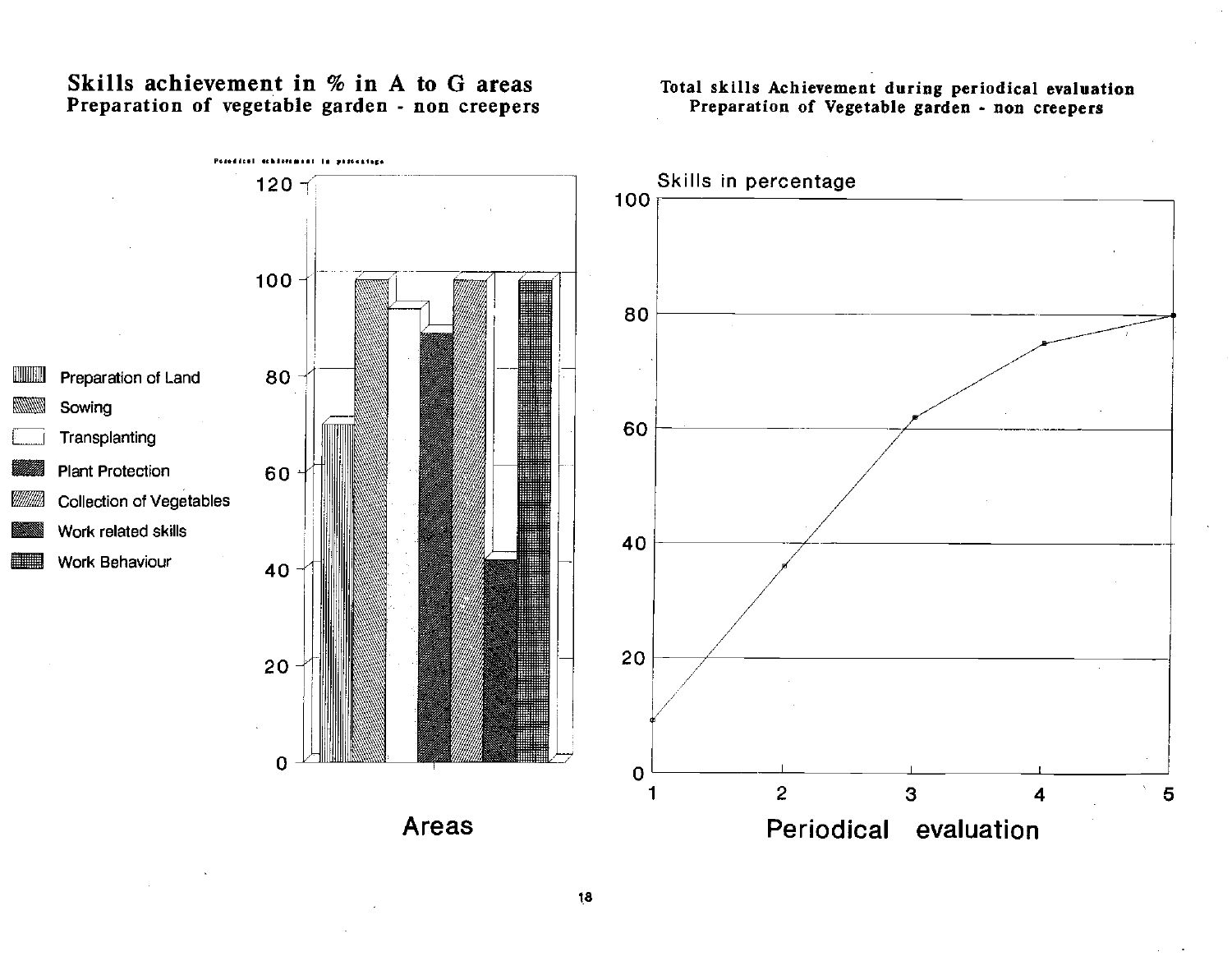#### <span id="page-18-0"></span>VEGETABLE GARDEN - CREEPERS

Bitter gourd, snake gourd, cucumber, pumpkin, ash gourd, bottle gourd, ridge gourd etc., are the common vegetables belonging to this group.

These vegetables can be successfully grown during January to March and September to December. For the rainfed crop, sowing can also be started after the receipt of the first few showers.

#### Sowing

Pits of 60 Cms. diameter and 30-40 Cms. depth are taken at the desired spacing. Fertilizer is mixed with top soil in the pit and seeds are sown @ 4-5/pit. Remove unhealthy plants after two weeks and retain 2 to 3 plants per pit.

| Spacing             | mXm            |
|---------------------|----------------|
| <b>Bitter gourd</b> | 2X2            |
| Snake gourd         | 2X2            |
| Bottle gourd        | 3X3            |
| Pumpkin             | 45X2           |
| Ash gourd           | 45 X 2         |
| Cucumber/melon      | $2 \times 1.5$ |
| <b>Water Melon</b>  | 2X3            |

#### Manures and fertilizers

Apply farm yard manure @ 20-25 tonnes per hactare as basal dose with half dose of Nitrogen (35 Kg.) and full dose of Phosphorous (25Kg.) and Potash (25Kg.). The remaining dose of Nitrogen (35Kg.) can be applied in equal split doses at the time of vining and at the time of full blooming. For bitter ground and snake gourd, top dressing may be done in several split doses at fortnight intervals.

#### After Cultivation:

During the initial stages of growth, irrigate at an interval of 3-4 days. Irrigate alternate days, during flowering and fruiting periods.

For training cucumber and pumpkin, spread dried twigs on the ground. Bitter gourd, snake gourd and bottle gourd are trailed on pandals. Conduct weeding, and raking of the soil at the time of fertilizer application. Earthing up may be done duirng rainy season.

#### Plant protection:

#### Pests:

Fruit flies: Apply BHC 10% DP in pits before sowing of seeds to destroy the puparria. In homestead gardens thefruits may be covered with poly, cloth or paper bagsto ensure chemical protection. In large gardens apply Carbaryl 0.2% or Malathion 0.2% suspension containing sugar or jaggery at log. Spray as coarse droplets on the ventral surface of leaves. Remove and destroy affected and decayed fruits.

Epilachna beetle - Remove and destroy egg masses, grubs and adults occuring on leaves. Spray Carbar4 0.2%.

19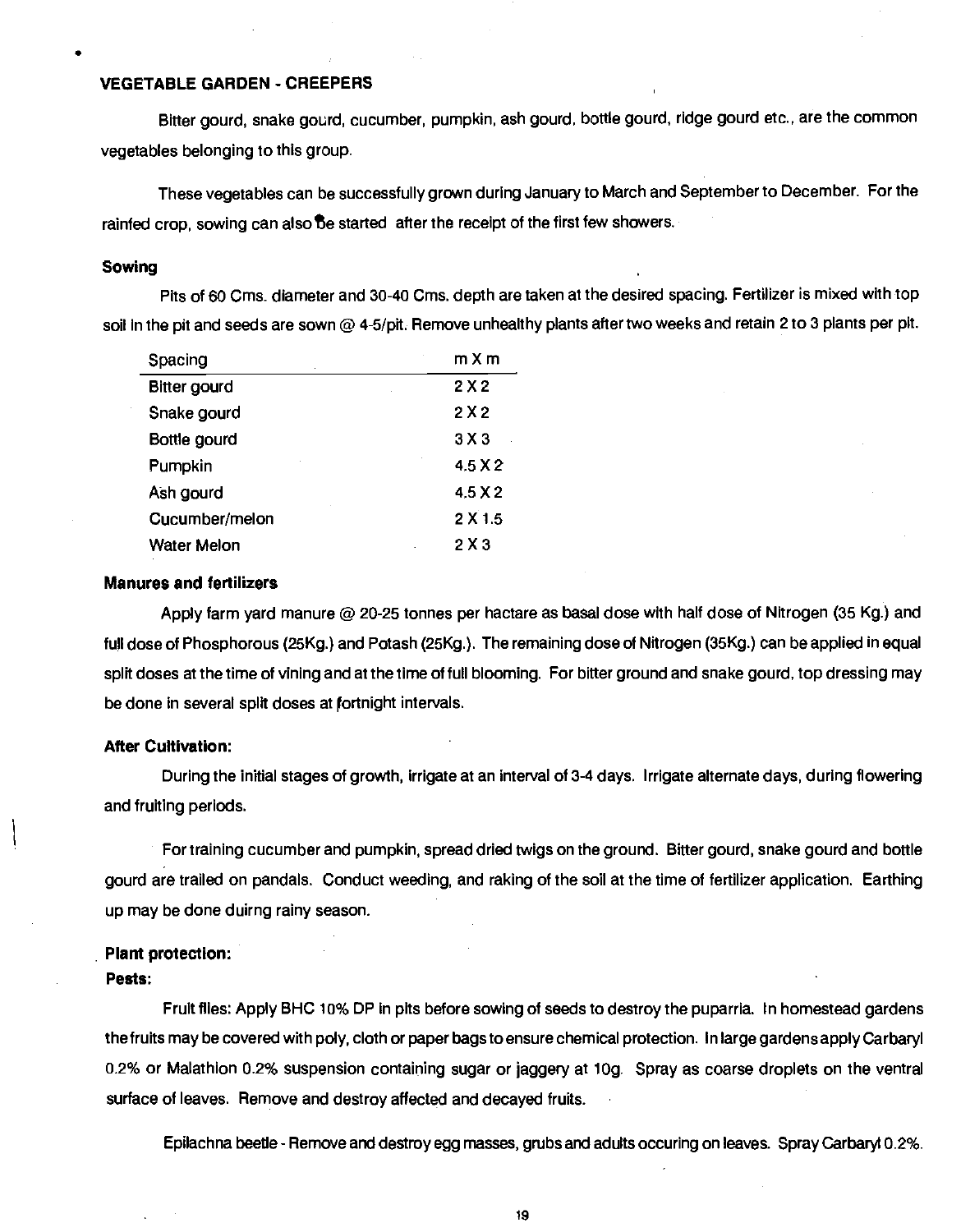Red pumpkin beetles - Adult eats the leaves, makes holes on foliage, and causes damage on roots and fruits. Incorporate BHC 10% DP in pits before sowing the seeds to destroy the grubs and pupae.

Plant lice - Apply 1.5% fish oil soap. First dissolve soap in a little hot water and then make up the volume. Alternatively apply Dimethoate 0.05%, Phosphamidon 0.05% or Monocrotophos 0.05%.

**State Control** 

#### Diseases:

Downy Mildew - During rainy season downy mildew may be severe. This can be checked by spraying Mancozeb 0.2%.

Powdery Mildew - Powdery mildew can be controlled by spraying Nitrophenol 0.5%.

Mosaic - During rainy season, mosaic may be severe in pumpkin. Control vectors by spraying insecticides like Dimethoate 0.05% or Phosphamidon 0.05%. Uprooting and destruction of affected plants and collateral hosts is a must.

Harvesting should be done at least 10 days after insecticide/fungicide application. The fruits should be washed thoroughly in water before cooking.

# HOW TO TRAIN PERSONS WITH MENTAL RETARDATION

Pre requisite skills for selection of trainees for this trade are the same as mentioned in non-creepers. Job analysis is done for the entire process explained above in order to train the mentally retarded persons. It has been divided into the following stages.

A. Preparation of land and sowing

- B. Preparation of pandal for trailing
- C. Plant protection
- 0. Collection of vegetables
- E. Work related skills
- F. Work behaviour

Each stage is further divided into small stages to simplify for step by step training and to evaluate the performance at one/two months interval.

A sample filled in format is given on the following pages. The graph shows the trainee was able to achieve 90% skills mentioned in the job analysis format.

As mentioned for non-creepers, except selection of land, following the time schedule and application of manure and pesticides, the mentally retarded persons are able to work independently, if systematic training is given. The job analysis format could be modified as per need of the place and mental and physical ability of the trainee.

Reference: Package of P ractices - Recommendations - 'Crops' 89 Kerala Agricultural University, Trichur. Pages - 212-214.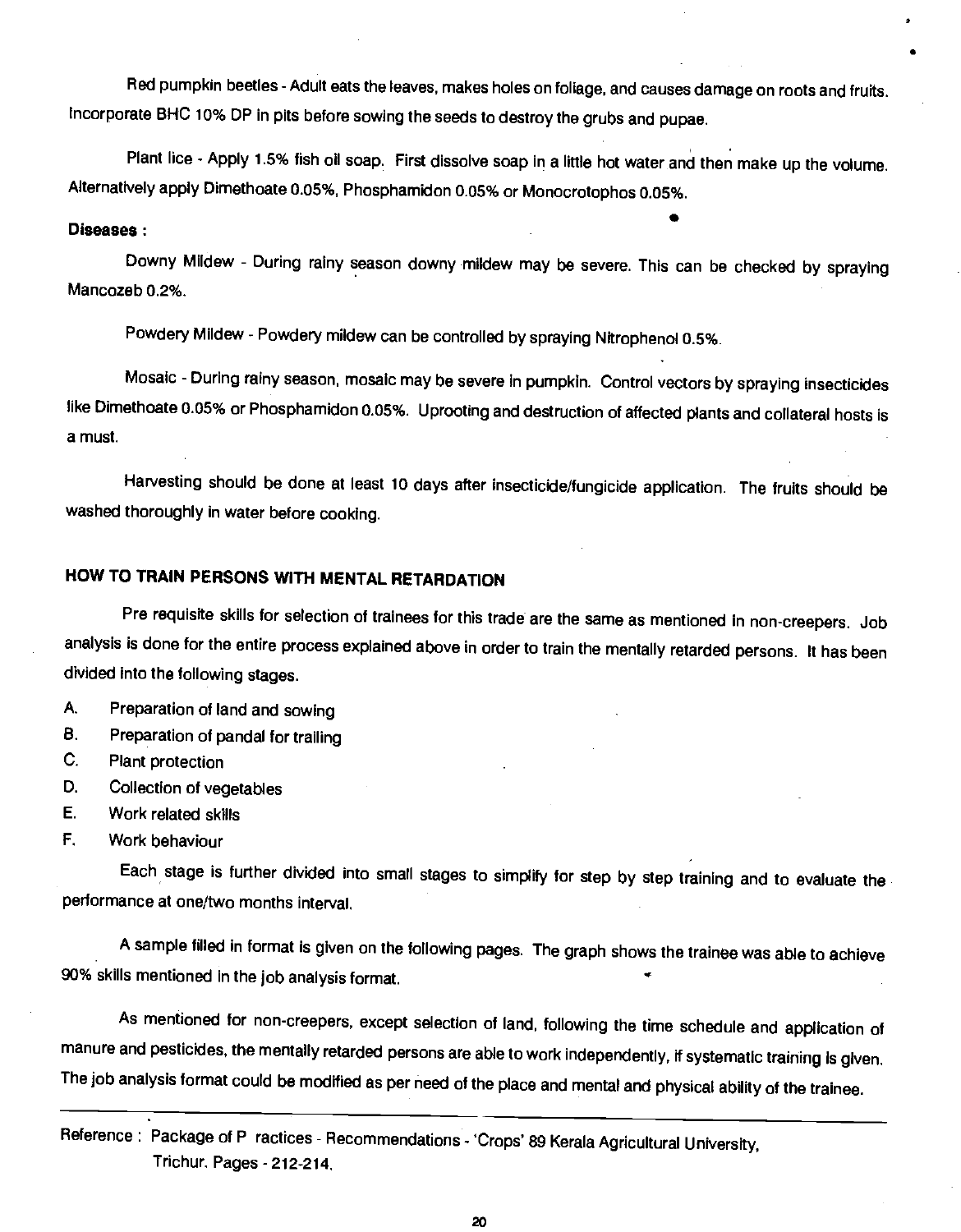| PREPARATION OF VEGETABLE GARDEN - CREEPERS                                       |       |                          |                                  | <b>Remarks</b>          |                         |                         |  |
|----------------------------------------------------------------------------------|-------|--------------------------|----------------------------------|-------------------------|-------------------------|-------------------------|--|
| PREPARATION OF LAND AND SOWING                                                   | Date  | 3.1.91                   | 4.3.91                           | $9.5.91$ 1.7.91         |                         | 5.9.91                  |  |
| Prepares land (18' x 22')                                                        |       | <b>TD</b>                | M                                | V                       | V.                      | $\vee$                  |  |
| Takes pits of 2 feet diameter and 1 feet to 1 1/2 feet depth at desired distance |       | TD                       | M                                | $\vee$                  | V                       |                         |  |
| Applies 3 Kilos manure                                                           |       | <b>TD</b>                | M                                | v                       | V                       | $\vee$                  |  |
| Mixes the manure and soil with spade                                             |       | V                        | V                                |                         | $\mathbf{I}$            |                         |  |
| Levels the pit                                                                   |       | M                        |                                  |                         |                         |                         |  |
| Removes the weeds and other things from the pit                                  |       | M                        | $\overline{\phantom{a}}$         |                         | J.                      |                         |  |
| Sows 4 to 5 seeds in each pit                                                    |       | TD                       | M                                | V                       | V                       |                         |  |
| Removes unhealthy plants after 2 weeks                                           |       | <b>TD</b>                | M                                | $\vee$                  | $\vee$                  | v                       |  |
| Retains 2 to 3 plants per pit                                                    |       | $\overline{TD}$          | M                                | V                       | V                       |                         |  |
| Waters the plants with water pot as needed                                       |       | $\overline{\text{TD}}$   | $\overline{\mathsf{v}}$          |                         | п                       |                         |  |
|                                                                                  | Total |                          | $\mathbf{2}$                     | 4                       | 4                       | $\overline{7}$          |  |
| PREPARATION OF PANDAL FOR TRAILING                                               |       |                          |                                  |                         |                         |                         |  |
| Recognizes the time and need to trail the plant                                  |       | <b>TD</b>                | M                                | V                       | v                       |                         |  |
| Fixes dried twigs 6' high near each plant                                        |       | <b>TD</b>                | M                                | $\mathbf{I}$            |                         |                         |  |
| Selects 6 pillars (6 feet length) for pandal                                     |       | $\overline{ID}$          | $\overline{M}$                   | ⊽                       | V                       | $\vee$                  |  |
| Digs 6 pits at four corners and in the middle for pillars                        |       | $\overline{\texttt{TD}}$ | $\overline{\mathsf{M}}$          | $\overline{\mathsf{v}}$ | v                       |                         |  |
| Fixes the pillars in the pits                                                    |       | $\overline{10}$          | $\overline{M}$                   | $\overline{\mathsf{v}}$ |                         |                         |  |
| Ties coir on the top of the pillars for pandal                                   |       | TD                       | M                                | $\overline{\mathsf{v}}$ | $\overline{\mathsf{v}}$ | v                       |  |
|                                                                                  | Total | $\mathbf{0}$             | $\overline{0}$                   | $\overline{1}$          | $\overline{2}$          | 4                       |  |
| PLANT PROTECTION                                                                 |       |                          |                                  |                         |                         |                         |  |
| Fills the water in the water pot                                                 |       | М                        | V                                |                         |                         |                         |  |
| Waters the pits where plants are sown                                            |       | М                        |                                  |                         |                         |                         |  |
| Recognizes the time to trail the plant                                           |       | $\overline{\mathsf{M}}$  | $\overline{\mathsf{v}}$          |                         | $\overline{\text{TD}}$  | $\mathbf{I}$<br>TD      |  |
| Fills the insecticides in the sprayer                                            |       | $\overline{\text{TD}}$   | $\overline{\sf \text{T}}{\sf D}$ | $\overline{ID}$         |                         | V                       |  |
| Sprays on the plants                                                             |       | <b>TD</b>                | D                                | $\overline{\mathsf{M}}$ | M                       | $\overline{\mathsf{v}}$ |  |
| Takes the fertilizer in a tin                                                    |       | $\overline{\texttt{TD}}$ | $\overline{\mathsf{M}}$          | $\overline{\mathsf{v}}$ | V                       |                         |  |
| Sprinkles the fertilizer in the pits (2 to 3 table spoons)                       |       | $\overline{1}D$          | $\overline{M}$                   | $\overline{\mathsf{v}}$ |                         |                         |  |
| Mixes the fertilizer with the soil without touching the plants                   |       | <b>TD</b>                | M                                | $\mathbf{I}$            |                         |                         |  |
| Removes the weeds from the pits                                                  |       | <b>TD</b>                | M                                | $\overline{\mathsf{v}}$ | V                       |                         |  |
| Takes out the weeds from the farm                                                |       | M                        | M                                | $\mathbf{I}$            |                         |                         |  |
|                                                                                  | Total | 0                        | $\blacksquare$                   | 5                       | $\overline{6}$          | $\overline{\tau}$       |  |

 $\boldsymbol{\omega}$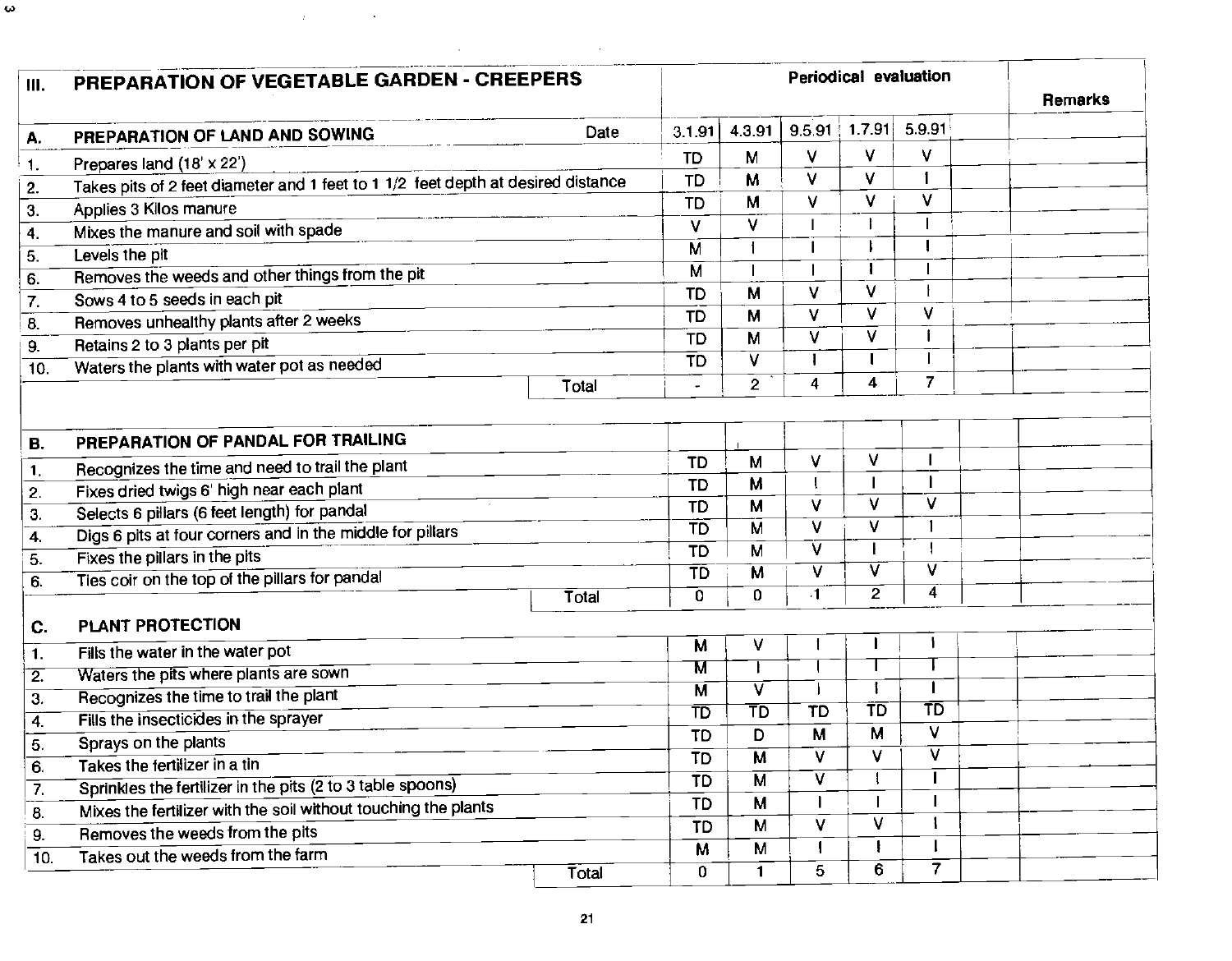| Ε.                 | <b>COLLECTION OF VEGETABLES</b>                           |       |                 |                |                          |                 |                 |  |
|--------------------|-----------------------------------------------------------|-------|-----------------|----------------|--------------------------|-----------------|-----------------|--|
| $\mathbf{1}$ .     | Recognizes the ripe vegetables                            |       | <b>TD</b>       | M              | V                        | -1              |                 |  |
| 2.                 | Plucks/cuts the vegetables from the plants                |       | <b>TD</b>       | M              | P                        | v               |                 |  |
| 3.                 | Takes care of the plants when plucking/cutting vegetables |       | <b>TD</b>       | M              |                          |                 |                 |  |
| 4.                 | Stores the vegetables in proper place                     |       | M               |                |                          |                 |                 |  |
|                    |                                                           | Total | $\mathbf 0$     | $\blacksquare$ | $\overline{2}$           | 3               | 4               |  |
| F.                 | <b>WORK RELATED SKILLS</b>                                |       |                 |                |                          |                 |                 |  |
| $\mathbf{1}$ .     | Realizes that he can earn out of work                     |       | V               |                |                          |                 |                 |  |
| 2.                 | Reaches in time to attend work                            |       | v               | v              | V                        |                 |                 |  |
| 3.                 | Recognizes/names the equipments used for work             |       | <b>TD</b>       |                |                          |                 |                 |  |
| $\boldsymbol{4}$ . | Recognizes/names of the vegetables                        |       | V               |                |                          |                 |                 |  |
| 5.                 | Recognizes/names the parts of plants                      |       | V               | v              | v                        | v               | v               |  |
| 6.                 | Recognizes/names the manures and fertilizers              |       | TD              | <b>TD</b>      | <b>TD</b>                | <b>TD</b>       | <b>TD</b>       |  |
| $\overline{7}$ .   | Recognizes/names the insecticides used for agriculture    |       | TD              | TD             | <b>TD</b>                | <b>TD</b>       | <b>TD</b>       |  |
| 8.                 | Calculates the money upto 10 rupees                       |       | TD              | TD             | <b>TD</b>                | TD              | TD              |  |
| 9.                 | Uses pocket money for personal use                        |       | TD              | <b>TD</b>      | <b>TD</b>                | <b>TD</b>       | $\overline{1}$  |  |
| 10.                | Aware of the use of Bank                                  |       | TD              | <b>TD</b>      | TD                       | <b>TD</b>       | <b>TD</b>       |  |
| 11.                | Crosses street safely                                     |       | v               | V              |                          |                 |                 |  |
| 12.                | Behaves property in public places                         |       |                 |                |                          |                 |                 |  |
| $\overline{13}$ .  | Reads own address                                         |       | $\overline{1}D$ | <b>TD</b>      | $\overline{\texttt{TD}}$ | $\overline{1}D$ | $\overline{1}D$ |  |
| 14.                | Writes own address                                        |       | <b>TD</b>       | <b>TD</b>      | TD                       | <b>TD</b>       | <b>TD</b>       |  |
| 15.                | Writes letters to parents/fiends                          |       | <b>TD</b>       | TD             | TD                       | <b>TD</b>       | TD              |  |
|                    |                                                           | Total | 1               | 4              | 5                        | 6               | 6               |  |

÷.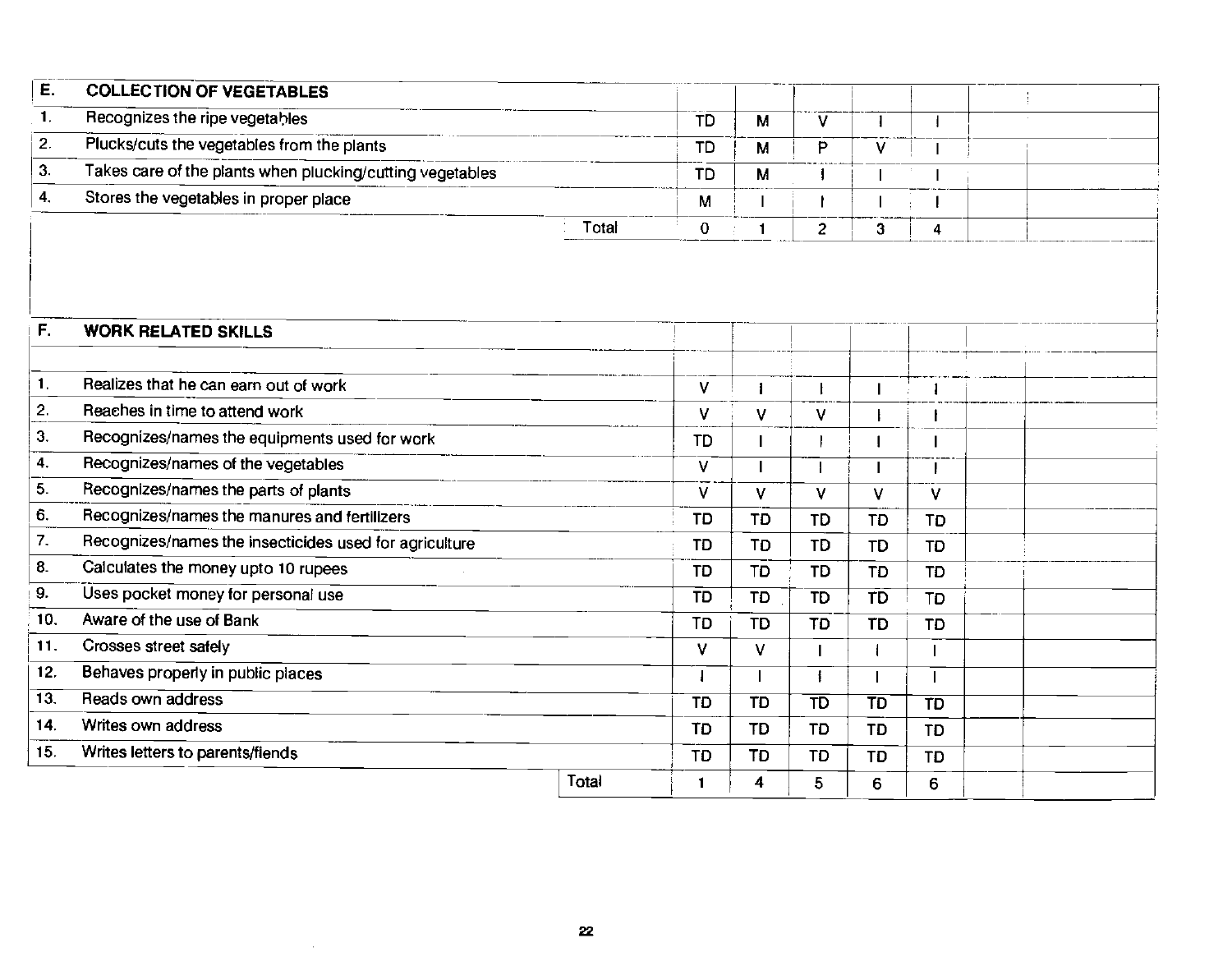| G.  | <b>WORK BEHAVIOUR</b>                     |       |   |   |   |   |  |  |
|-----|-------------------------------------------|-------|---|---|---|---|--|--|
|     | Wears the dress for work                  |       |   |   |   |   |  |  |
| 2.  | Goes to work on time                      |       |   |   |   |   |  |  |
| 3.  | Starts work as per the direction          |       |   |   |   |   |  |  |
| 4.  | Continues work as directed                |       |   |   |   |   |  |  |
| 5.  | Breaks for tea/lunch                      |       |   | v | v |   |  |  |
| 6.  | Takes rest as permitted                   |       |   |   |   |   |  |  |
|     | Continues work as directed                |       | v |   |   |   |  |  |
| 8.  | Takes bath and changes clothes after work |       | v |   |   |   |  |  |
| 9.  | Co-operates with others during work       |       |   |   |   |   |  |  |
| 10. | Communicates properly during work         |       |   |   |   |   |  |  |
|     |                                           | Total | 2 |   | 9 | 9 |  |  |

and a strategic control of

# PREPARATION OF VEGETABLE GARDEN - CREEPERS JOB ANALYSIS - PERIODICAL EVALUATION SHEET

Name:

| Age: |                                    |           |          |                |              |        |                 |    |   |         |
|------|------------------------------------|-----------|----------|----------------|--------------|--------|-----------------|----|---|---------|
|      | <b>Skills Areas</b>                |           | Total No |                | 2            | з      | 4               | 5  | 6 | Remarks |
|      |                                    | of skills |          | 5.1.91         | 4,3.91       | 7.5.91 | $1.7.91$ 3.9.91 |    |   |         |
| A.   | Preparation of land and sowing     |           | 10       | 0              | $\mathbf{2}$ | 4      | 4               |    |   |         |
| В.   | Preparation of pandal for training |           | 6        | 0              | 0            |        | 2               | 4  |   |         |
| C.   | Plant protection                   |           | 10       | 0              |              | 5      | 6               |    |   |         |
| D.   | <b>Collection of Vegetables</b>    |           | 4        | 0              |              | 2      | З               | 4  |   |         |
| E.   | Work related skill                 |           | 15       |                | 2            | 6      | 6               | 6  |   |         |
| F.   | Work behaviour                     |           | 10       | $\overline{2}$ |              | 9      | 9               | 9  |   |         |
|      |                                    | Total     | 55       | 3              | 13           | 27     | 30              | 37 |   |         |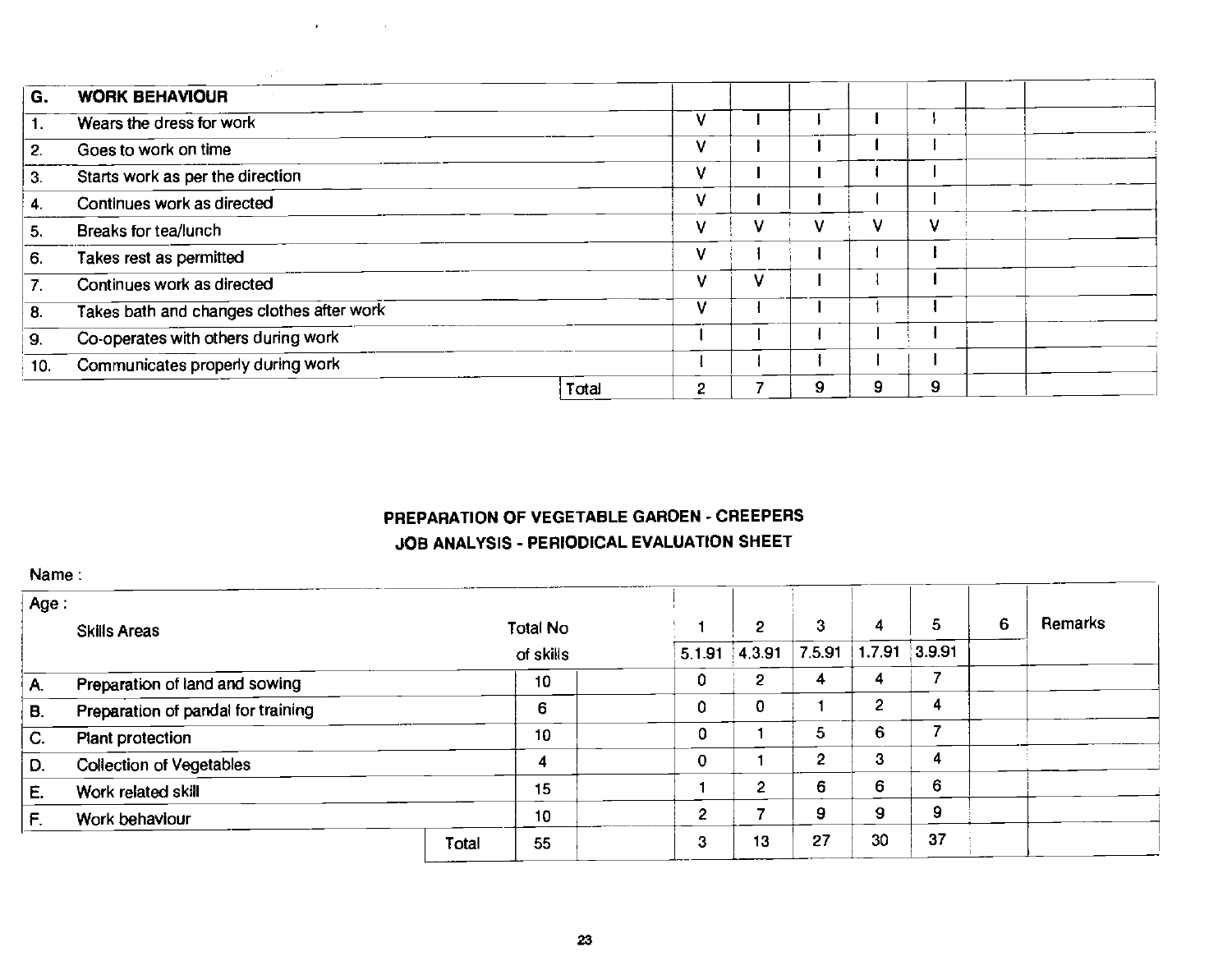# Skills achievement in % in A to F areas Preparation of Vegetable garden - Creepers

# Total skills achievement during periodical evaluation Preparation of vegetable garden - Creepers

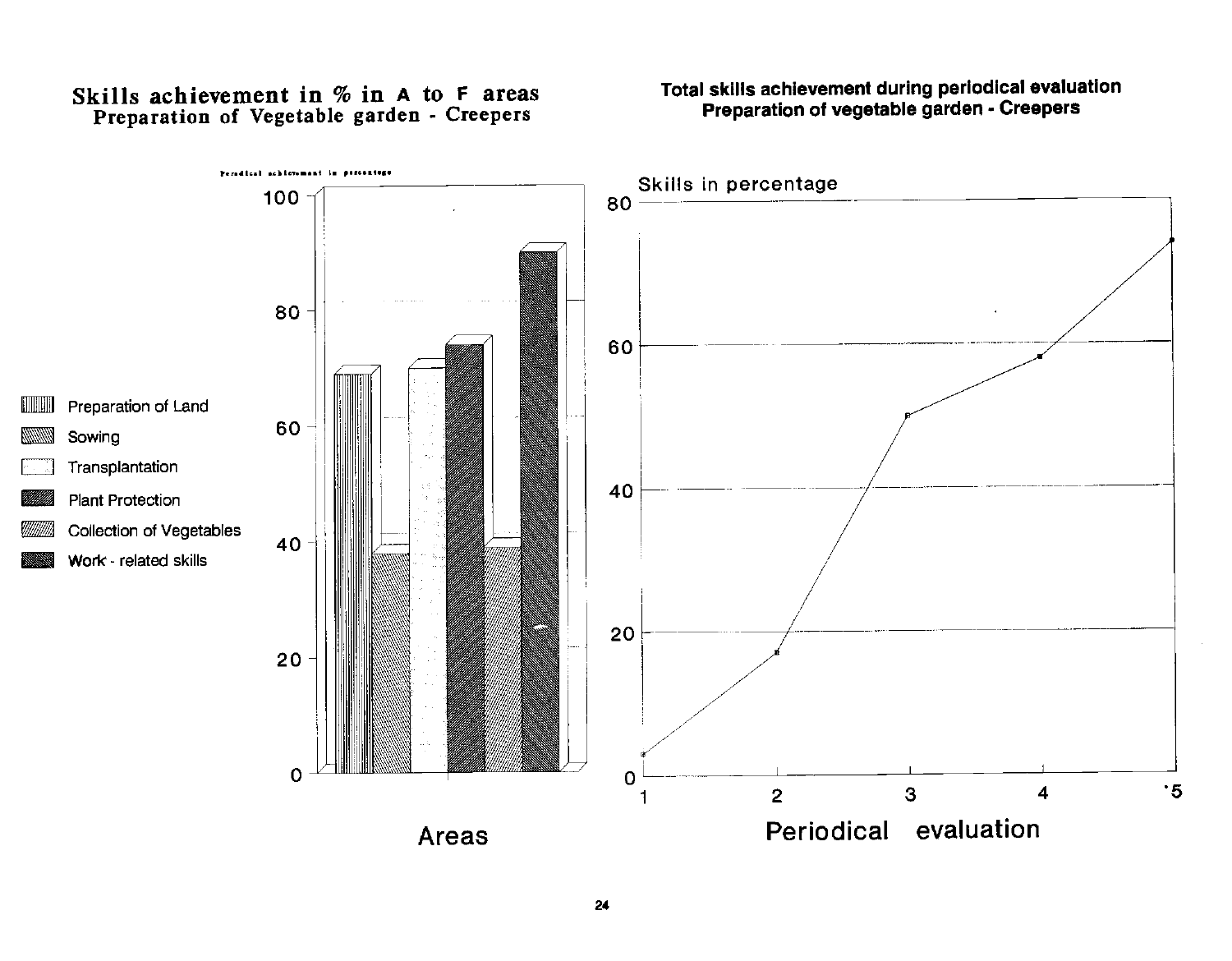#### PREPARATION OF SEED PACKETS

<span id="page-24-0"></span>During the harvest season, the demand and marketing facilities for vegetables and fruits in rural areas are poor. So seeds can be extracted from the ripe vegetables and fruits for the preparation of seed packets for sale. This trade could be introduced especially in rural residential institutions for adults with mental retardation if the institute has orchards and vegetable garden.

#### Collection of seeds:

Properly ripened vegetables and fruits are collected. They should be free from disease and insects. The seeds are extracted from them in various suitable manner, They are then dried by spreading them on concrete or wooden or other suitable floors under shade. From these good ones are selected based on weight, colour etc. Such seeds are stored in polethene bags.

The materials needed for preparation of seed packets:

- 1. Seeds collected and preserved in polethene bags
- 2. Small covers
- 3. If not printed, a rubber stamp for labeling
- 4. Stapler or gum to close the cover
- 5. Measuring equipment.

#### Training Programme:

#### Pre requisite skills:

The persons with all levels of mental retardation could be trained in this trade. Mobility is not essential. The trainee should be able to sit in a place at least for an hour. Hand functioning is important to fill the seeds, stamp and staple the covers. He should not have the habit of eating non edible items. The minimum level of following instructions is also needed.

#### Job analysis:

The entire task of preparation of seed packets is analysed into 20 steps for training and evaluation. The filled in format is given on the following pages. The graph shows that the trainee was able to achieve 18/20 skills within a period of 10 months training.

Depending on the ability of the person especially in the case of persons with severe mental retardation, the trainees could be given the selected tasks, for example filling the cover or stamping on the cover. He may not be able to attain all the skills. But a person with mild mental retardation will be able to do it independently.